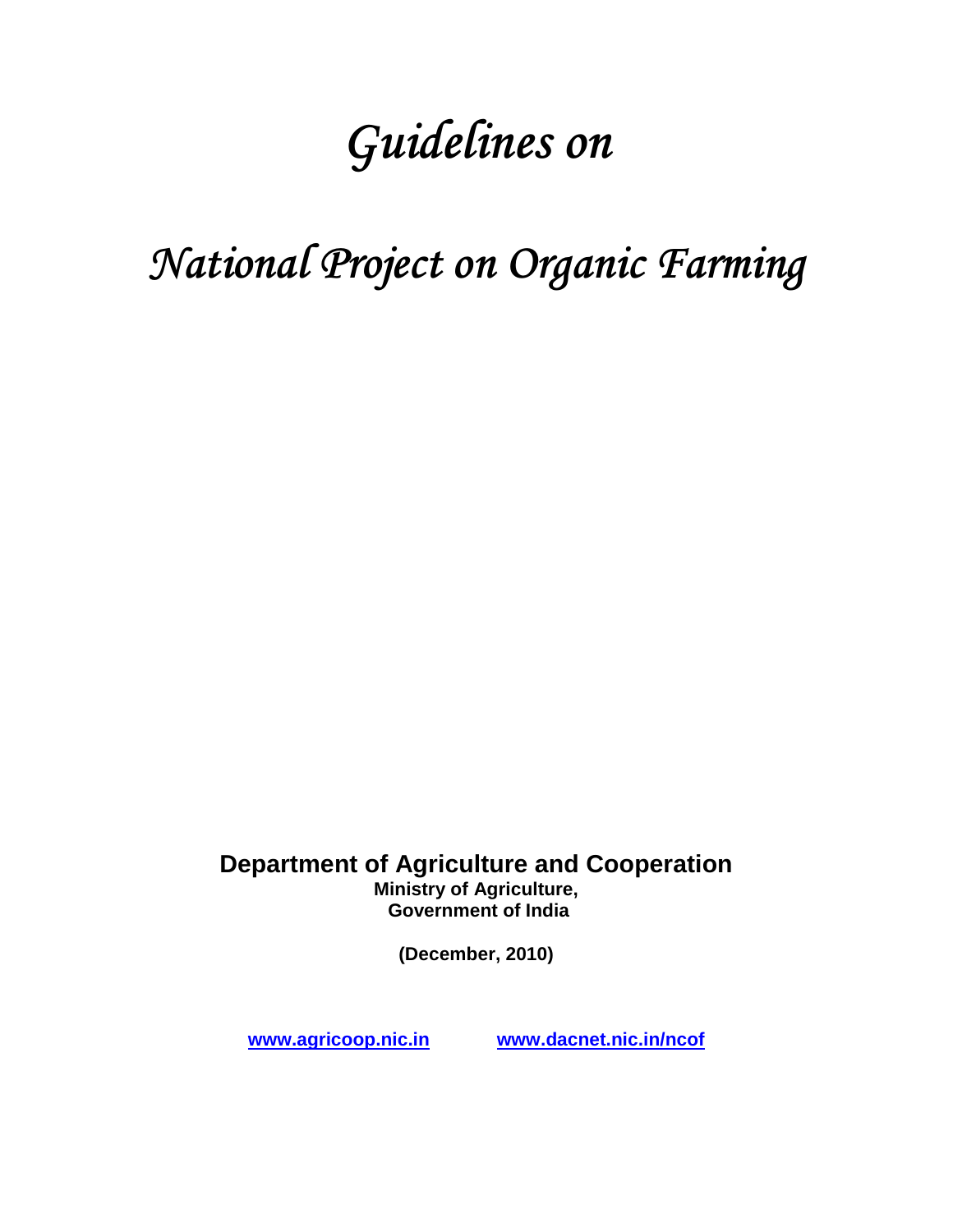#### **Contents**

| S.No. | <b>Components</b>                                                                                                                                                                                                                                                                                                                                                                                                                                                                                                                                                                                                                           | Page<br>No. |
|-------|---------------------------------------------------------------------------------------------------------------------------------------------------------------------------------------------------------------------------------------------------------------------------------------------------------------------------------------------------------------------------------------------------------------------------------------------------------------------------------------------------------------------------------------------------------------------------------------------------------------------------------------------|-------------|
| 1.    | Salient Features of the National Project on Organic Farming (NPOF)<br>$\bullet$<br>(Background, Strategic Importance, Strategy for Focussed Approach,<br>Revised scheme of NPOF, Approved Components of NPOF, Financial<br>outlay of the scheme, Planning and Advisory Committee, Release of<br>funds, Receipt of Proposals, Progress Report, Submission of<br>Utilisation Certificate, Project Monitoring Committee, Component wise<br>operational guidelines of NPOF)                                                                                                                                                                     | $2 - 10$    |
| 2.    | Component wise operational guidelines of NPOF<br>(Annexure-IA -IG).                                                                                                                                                                                                                                                                                                                                                                                                                                                                                                                                                                         | $12 - 23$   |
|       | Capital Investment Subsidy scheme for setting up of<br>$\bullet$<br>Fruit and Vegetable /Agro-waste Compost and<br>Bio-fertilizer/Bio-pesticide production units,                                                                                                                                                                                                                                                                                                                                                                                                                                                                           | 12          |
|       | Development and implementation of quality control regime in technical<br>$\bullet$<br>support of organic and biological inputs,<br>Quality control analysis of bio-fertilizer and organic fertilizer<br>Development of quality control regime for other organic<br>inputs<br>Development, maintenance and supply of authenticated<br>strains of micro-organisms                                                                                                                                                                                                                                                                             | 13          |
|       | Human resource development through trainings<br>Certificate course on organic farming<br>Refresher training course for analysts<br>$\blacksquare$<br><b>Trainers training</b><br>$\overline{\phantom{0}}$<br>Training course for Fertilizer Inspectors on FCO<br>Training course for Senior Level Extension Officers /<br>٠<br>KVK trainers on certification and ICS<br>Training course on production and quality control of<br>organic inputs for Technical staff<br>Training of Field Functionaries / Extension officers on organic<br>farming<br>International trainers' training / cooperation and liaison with<br>international bodies | 14          |
|       | Capacity building for biological soil health assessment and organic<br>$\bullet$<br>nutrient resource mapping                                                                                                                                                                                                                                                                                                                                                                                                                                                                                                                               | 20          |
|       | Encourage and Support Research, studies and/or surveys etc on<br>$\bullet$<br>organic package of practices, inputs and management protocols                                                                                                                                                                                                                                                                                                                                                                                                                                                                                                 | 21          |
|       | Capacity building for low cost alternative certification-PGS<br>$\bullet$                                                                                                                                                                                                                                                                                                                                                                                                                                                                                                                                                                   | 22          |
|       | New Initiatives, Market Development, Awareness Creation and<br>$\bullet$<br>Publicity and evaluation                                                                                                                                                                                                                                                                                                                                                                                                                                                                                                                                        | 23          |
|       | <b>Formats for Progress Report</b>                                                                                                                                                                                                                                                                                                                                                                                                                                                                                                                                                                                                          | $25 - 31$   |
|       | (Annexure-II-IIF)<br><b>Utilization Certificate Format</b>                                                                                                                                                                                                                                                                                                                                                                                                                                                                                                                                                                                  | 33          |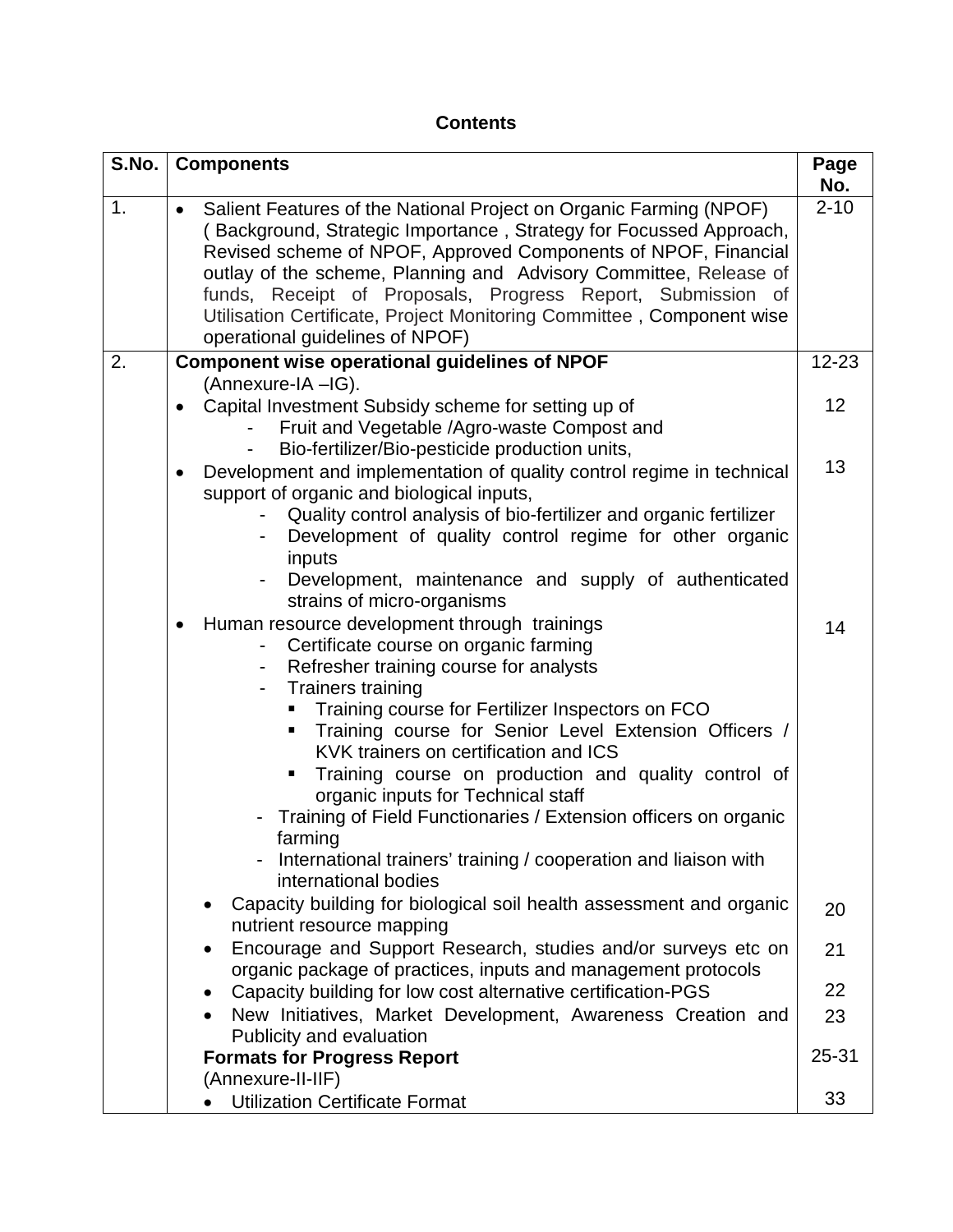# **I. SALIENT FEATURES OF THE NATIONAL PROJECT ON**

# **ORGANIC FARMING**

# **(NPOF)**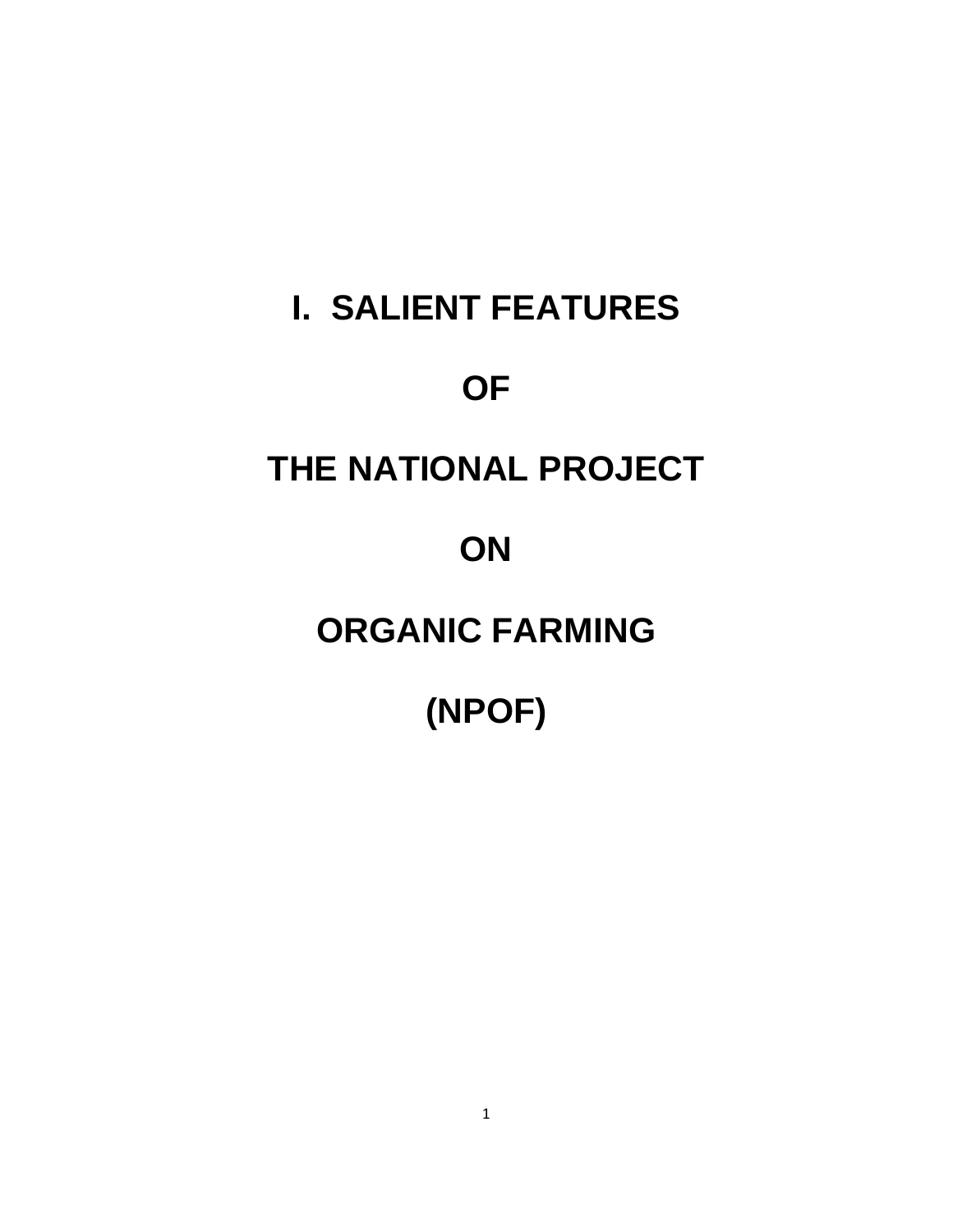#### **SALIENT FEATURES OF THE NATIONAL PROJECT ON ORGANIC FARMING (NPOF)**

National Project on Organic Farming (NPOF) is a continuing central sector scheme since  $10<sup>th</sup>$  Five Year Plan. Planning Commission had approved the scheme as pilot project for remaining two and half years of  $10<sup>th</sup>$  plan period with effect from 01.10.2004 with an outlay of Rs.57.04 crore. The scheme is continuing in the 11<sup>th</sup> Plan with an outlay of Rs.101.00 crore with the following revised mandates:

- (i) Promotion of organic farming in the country through technical capacity building of all the stakeholders including human resource development, technology development, transfer of technology, promotion and production of quality organic and biological inputs, awareness creation and publicity through print and electronic media.
- (ii) Statutory quality control requirements of bio-fertilizers and organic fertilizers under the Fertilizer (Control) Order (FCO), 1985, including revision of standards and testing protocols keeping in view the advances in research and technology and bringing remaining organic inputs under quality control regime.
- (iii) Capacity building for soil health assessment, organic input resource management and market development.

#### **1.1 Background**

i. NPOF was implemented as a pilot project during later half of  $10<sup>th</sup>$  Plan subsuming "National Project on Use and Development of Bio-fertilizers" with its one national and six regional centres renamed as National Centre of Organic Farming (NCOF) and six Regional Centres of Organic Farming (RCOF).

#### **1.2 Strategic Importance**

In spite of tremendous success there were some impediments, especially in the field of technical information on soil health issues, soil health indicators, appropriate organic management approaches specific to cropping system or geographic locations, quality control mechanism for inputs and affordable quality assurance system for small and marginal farmers.

#### **1.3 Strategy for Focussed Approach**

1.3.1 Deteriorating soil health, declining input use efficiency and growing imbalances in soil and environment necessitate development and adoption of environment friendly technologies. Soil health assessment from organic and biological perspective and identification of key soil health indicators require attention.

1.3.2 To give support to organic farming at its present stage, it is important to create technical capacity, generate scientific knowledge and identify constraints and strategies to overcome them. It is essential that organic farming promotion and technical capacity building is taken up with major focus on: (a) scientific knowledge and technical capacity building; (b) production, promotion and quality control of organic inputs; (c) soil health assessment from organic and biological perspective; (d) technology development and information generation through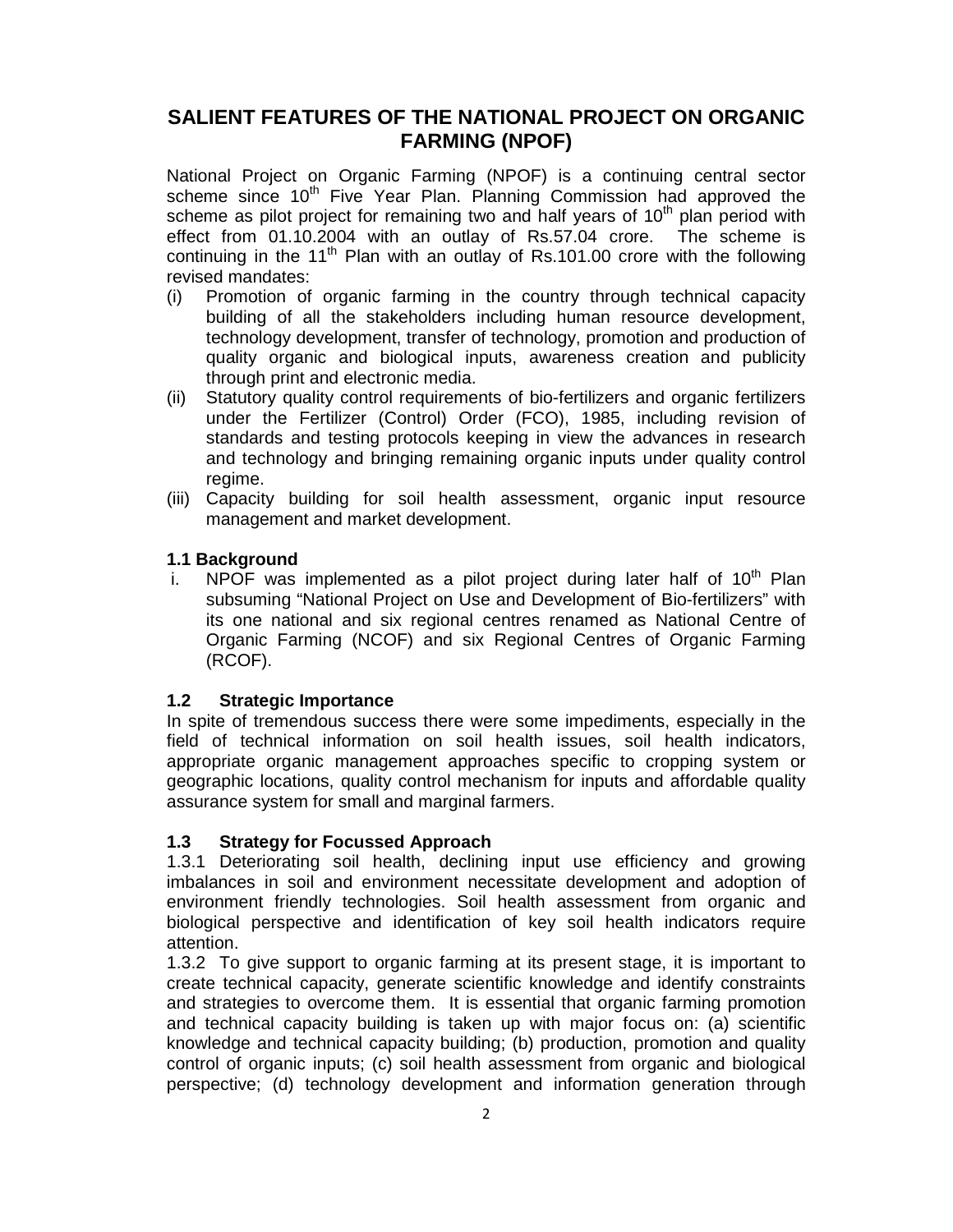research and its dissemination; (e) strengthening product quality assurance system; and (f) mass awareness creation through print and electronic media**.**

1.3.3 The National Project on Organic Farming in its present form focuses mainly on technical capacity building, information generation, technology development and dissemination, formulation of standards, input production and quality control facilitation, human resource development, developing alternative low-cost certification system of PGS and awareness creation through seminars/conferences and publicity.

#### **1.4 The revised scheme of NPOF has been approved with following broad objectives**:

- (i) To facilitate, encourage and promote development of organic agriculture in the country.
- (ii) To encourage production and use of organic and biological sources of nutrients like bio-fertilizers, organic manure, compost for sustained soil health and fertility and improving soil organic carbon and to promote production and use of bio-pesticides, bio-control agents etc as alternative inputs in organic farming.
- (iii) To act as nodal agency for implementation of quality control regime for biofertilizers and organic fertilizers, as per the requirement of FCO.
- (iv) To formulate and define standards for other unregulated organic and biological inputs and bring them under quality control mechanism, define/upgrade standards and testing protocols.
- (v) Develop, maintain, undertake regular efficacy testing and ensure steady supply of mother cultures of bio-fertilizer and other beneficial microorganisms for nutrient mobilization and plant protection to the biological input production industry.
- (vi) To run short term certificate courses on organic system and on-farm resource management.
- (vii) To organize regular trainings and refresher courses for State Governments' quality control analysts/inspectors associated with implementation of Fertilizer (Control) Order 1985 (FCO).
- (viii) To impart trainers' training on certification systems, organic management, input production and on other related aspects to certification and inspection agencies, extension agencies, farmers, industries and organizations engaged in the production, and promotion of inputs and organic farming.
- (ix) To initiate research on validation of established indigenous practices, inputs and technologies leading to development of package of practices.
- (x) To initiate studies/surveys on biological soil health assessment under different farming systems, practices or states.
- (xi) To act as central information and data collection centre on all aspects of organic farming and dissemination of information through print and electronic media.
- (xii) Publication of training literature, Quarterly Organic Farming Newsletter, Half yearly Bio-fertilizer Newsletter and validated and documented indigenous practices.
- (xiii) Technical support to existing certification systems in terms of standards formulation, designing implementation protocols, evaluation and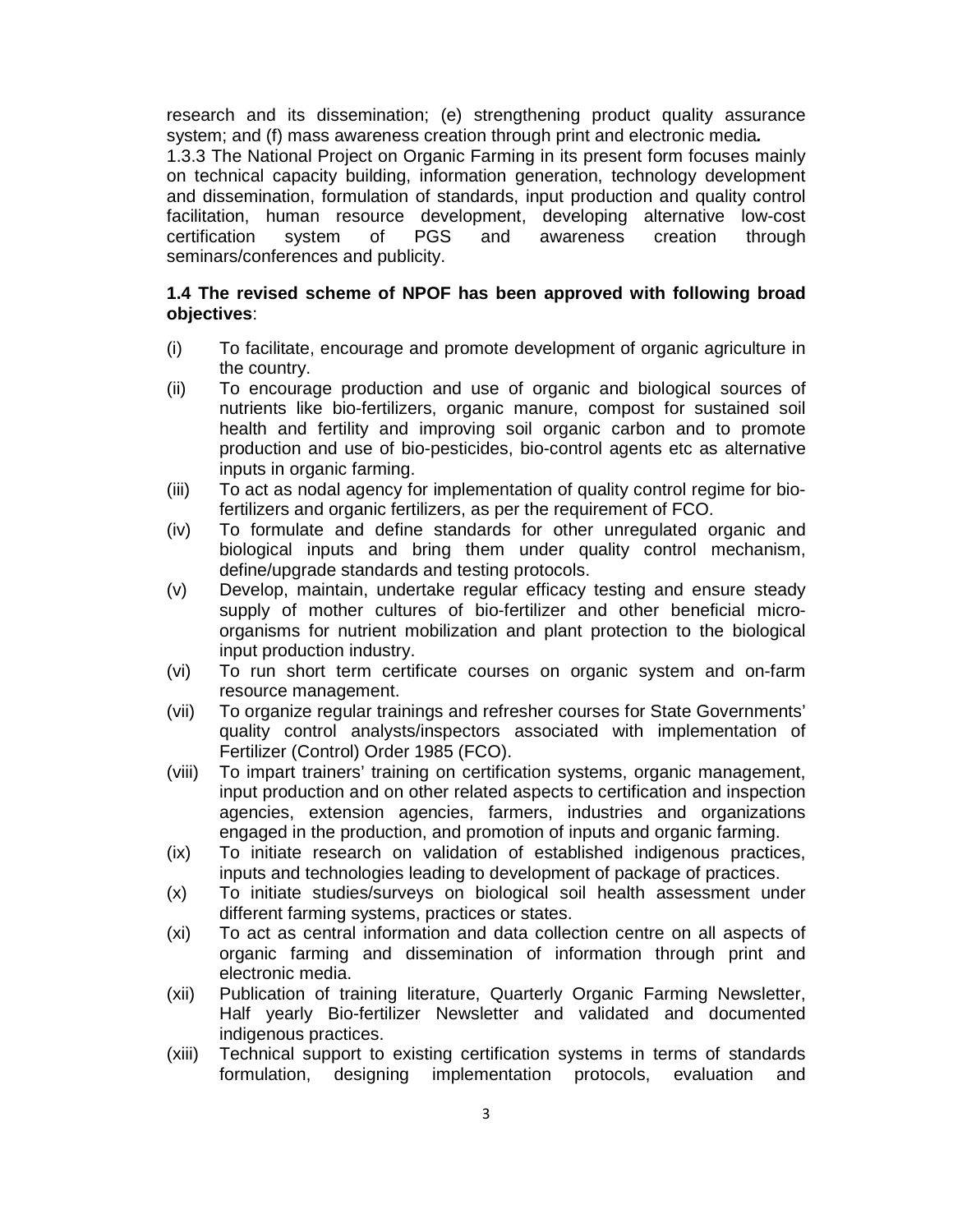surveillance. Policy, implementation and surveillance support to alternative farmers' group centric low-cost certification system such as PGS.

- (xiv) Awareness creation through seminars/conferences/trade fairs and publicity through print and electronic media.
- (xv) Support Central and State Governments in evaluation, and monitoring of various organic agriculture schemes.

#### **1.5 Approved Components of NPOF**

- 1. Continuation of NCOF/RCOFs
	- (a) Continuation of NCOF/ RCOFs and their strengthening
	- (b) Construction of building of NCOF and RCOFs
- 2. Capital Investment Subsidy for setting up of:
	- a. Fruits & Vegetables Waste/agro-waste Compost Production Units and
	- b. Bio-fertilizer and Bio pesticide production Units
- 3. Development and implementation of quality control regime and technical support for organic and biological inputs
	- a. Quality Control Analysis of Biofertilizer and Organic Fertilizers
	- b. Development of quality control regime for other organic inputs
	- c. Development, maintenance and supply of authenticated strains of microorganisms
- 4. Human resource development through following trainings
	- a. Certificate Course on organic farming
	- b. Refresher Training course for analysts
	- c. Trainers trainings
	- d. Training of Field Functionaries / Extension Officers on Organic Farming
	- e. International trainings/exposures for trainers
- 5. Capacity building for biological soil health assessment and organic nutrient resource mapping
- 6. Encourage and Support Research, studies and/or surveys etc on organic package of practices, inputs and management protocols
- 7. Publication of Newsletters, Training manuals and literature etc and collection of data related to organic farming and inputs
- 8. Capacity building for low cost alternative certification-Participatory Guarantee System (PGS)
- 9. New Initiatives, Market Development, Awareness Creation and Publicity and evaluation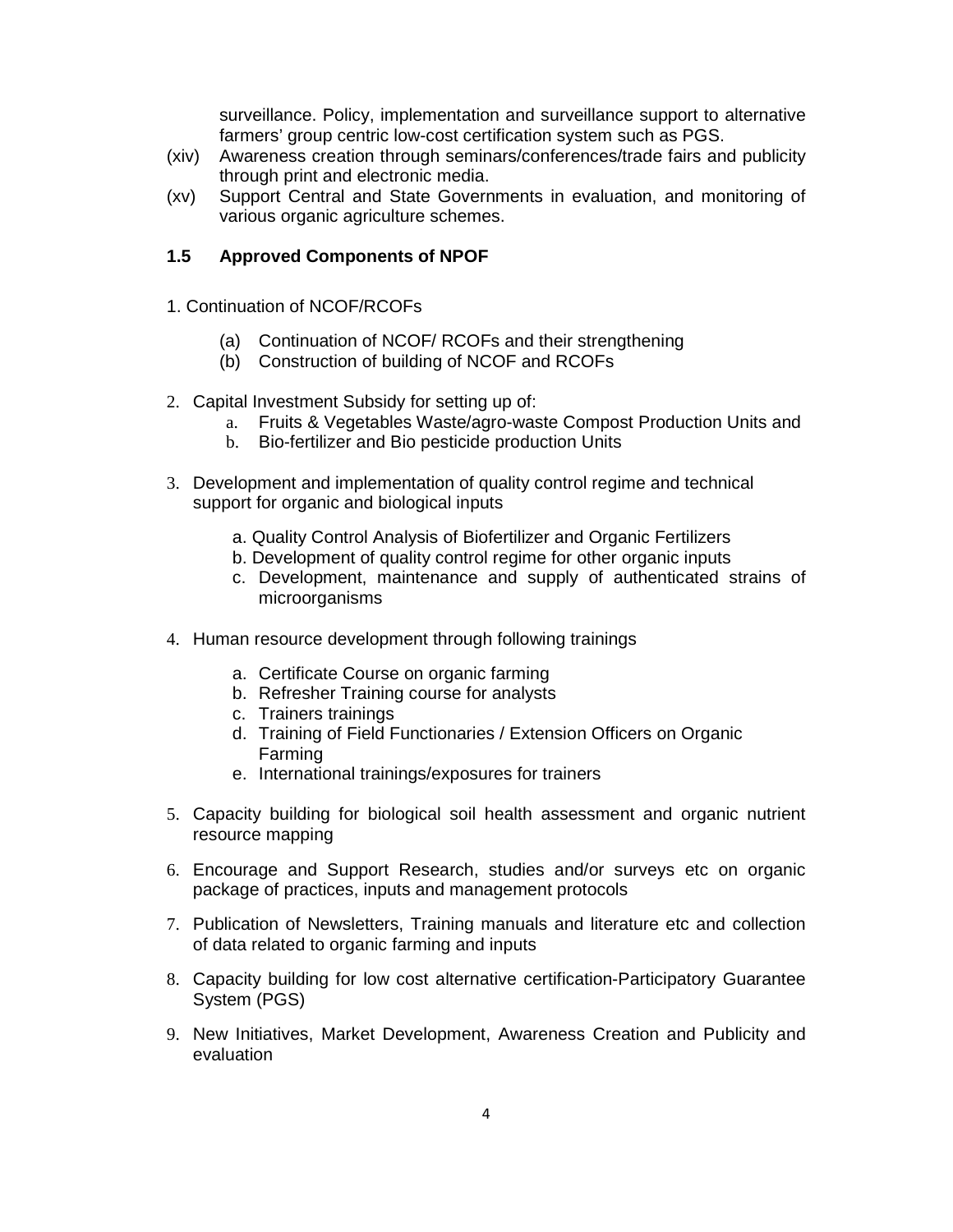10. Evaluation and monitoring of organic agriculture schemes/ programmes of Central and State Governments

#### **1.6 Financial outlay of the scheme**

The National Project on Organic Farming has been approved for continuance during the 11th Five Year Plan with a total outlay of Rs.101.00 crore for various components as listed in **Table-I** and will be implemented by Department of Agriculture & Cooperation (DAC), Ministry of Agriculture through National Centre of Organic Farming, (NCOF) Ghaziabad and its six Regional Centres of Organic Farming (RCOF) located at Bangalore, Bhubaneshwar, Imphal, Hisar, Jabalpur and Nagpur. The working jurisdiction of NCOF & RCOF given in **Table-2**.

#### **Table 1. Component-wise financial outlay.**

| S.No.          | Component                                                                                                                                                                                                                                                                                                                                                                          | 11 <sup>th</sup> Plan Outlay (in Rs.<br>lakh)                |
|----------------|------------------------------------------------------------------------------------------------------------------------------------------------------------------------------------------------------------------------------------------------------------------------------------------------------------------------------------------------------------------------------------|--------------------------------------------------------------|
|                | Continuation of NCOF/RCOFs and strengthening                                                                                                                                                                                                                                                                                                                                       |                                                              |
| $\mathbf{H}$   | A. Construction of buildings<br>B. Additional manpower<br>C. Equipment & vehicles<br>D. Continuation of existing staff<br>Sub-total<br>Capital Investment Subsidy for setting up of:                                                                                                                                                                                               | 2484.00<br>300.00<br>200.00<br>2172.00<br>5156.00<br>2143.00 |
|                | Fruits & Vegetables Waste/agro-waste Compost<br>$\bullet$<br>Production Units (FVWCPU)and<br>Biofertilizer and Biopesticide production Units                                                                                                                                                                                                                                       |                                                              |
| III.           | Development and implementation of quality control regime<br>and technical support for organic and biological inputs<br>Quality Control Analysis of Biofertilizer and<br>i.<br><b>Organic Fertilizers</b><br>Development of quality control regime for<br>ii.<br>other organic inputs.<br>iii.<br>Development, maintenance and supply of<br>authenticated strains of microorganisms | Included in I above                                          |
| IV             | Human Resource Development through Trainings                                                                                                                                                                                                                                                                                                                                       | 651.00                                                       |
| V              | <b>Biological Soil Health Assessment</b>                                                                                                                                                                                                                                                                                                                                           | 75.00                                                        |
| VI             | Supporting research, studies and surveys                                                                                                                                                                                                                                                                                                                                           | 212.00                                                       |
| VII            | Publications                                                                                                                                                                                                                                                                                                                                                                       | Included in I above                                          |
| VIII           | Capacity building - Low cost alternative certification                                                                                                                                                                                                                                                                                                                             | 50.00                                                        |
| IX             | New initiatives, market development and evaluation                                                                                                                                                                                                                                                                                                                                 | 255.00                                                       |
| Χ              | Evaluation and monitoring of Central/State programmes                                                                                                                                                                                                                                                                                                                              | Included in I above                                          |
| $\overline{X}$ | A. Continuation of sanctioned projects of components now<br>excluded                                                                                                                                                                                                                                                                                                               | 565.00                                                       |
|                | B. Expenditure already incurred on these components                                                                                                                                                                                                                                                                                                                                | 993.00                                                       |
|                | <b>Total</b>                                                                                                                                                                                                                                                                                                                                                                       | 10100.00                                                     |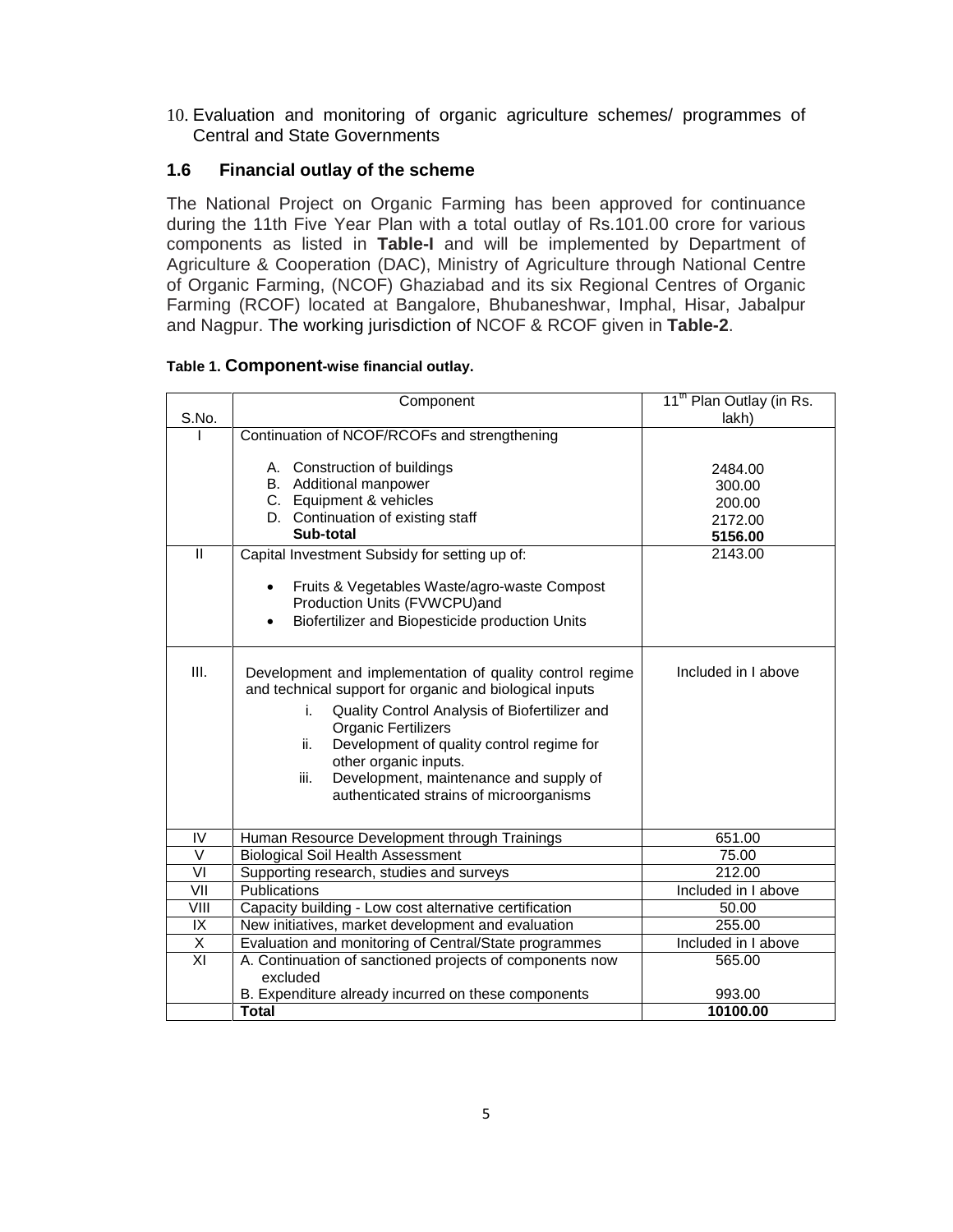| S.<br>No. | <b>Centre</b>                                       | States under Jurisdiction of different centres for<br>training                                                          |  |  |  |  |  |  |
|-----------|-----------------------------------------------------|-------------------------------------------------------------------------------------------------------------------------|--|--|--|--|--|--|
| 1.        | National Centre of Organic<br>Farming, Ghaziabad    | Delhi, Uttar Pradesh, Uttrakhand and Rajasthan.<br>All India for referral QC samples and All India level<br>programmes. |  |  |  |  |  |  |
| 2.        | Regional Centre of Organic<br>Farming, Bangalore    | Karnataka, Kerala, Tamilnadu, Puduchheri, Lakshdweep                                                                    |  |  |  |  |  |  |
| 3.        | Regional Centre of Organic<br>Farming, Bhubaneshwar | Orissa, W. Bengal, Bihar, A & N islands and Sikkim                                                                      |  |  |  |  |  |  |
| 4.        | Regional Centre of Organic<br>Farming, Imphal       | Arunachal Pradesh, Assam,<br>Manipur,<br>Meghalaya,<br>Mizoram, Nagaland, Tripura                                       |  |  |  |  |  |  |
| 5.        | Regional Centre of Organic<br>Farming, Hisar        | Haryana, Punjab, Himachal Pradsh and J & K                                                                              |  |  |  |  |  |  |
| 6.        | Regional Centre of Organic<br>Farming, Jabalpur     | Madhya Pradesh, Chattisgarh, Jharkhand                                                                                  |  |  |  |  |  |  |
| 7.        | Regional Centre of Organic<br>Farming, Nagpur       | Maharashtra, Andhra Pradesh, Gujarat, Goa, UT of<br>Daman, Diu and & N Haveli                                           |  |  |  |  |  |  |

#### **Table -2; working Jurisdiction of NCOF and RCOFs.**

#### **1.7 Planning and Advisory Committee**

A Planning and Advisory Committee has been constituted under the Chairmanship of Joint Secretary as follows:

- a. Joint Secretary (INM) Chairman
- b. ADG (Soils) ICAR Member
- c. Project Coordinator, AINPOF, ICAR Member
- d. Director, NCOF Member
- e. Deputy Commissioner (INM), DAC Member

\* From leading states/SAUs in rotation

This committee shall perform following functions:

- a. Advice on scientific and technical issues related to suitability/ identification of research proposals, syllabus/course contents of capacity building programmes.
- b. Assessment of findings/ research results or quality protocols developed for adoption;
- c. Any other technical issue arising in implementation of the project.

#### **1.8 Release of funds**

1.8.1 As the National Project on Organic Farming is a central sector scheme and is to be implemented through National Centre of Organic Farming and its six Regional Centres, funds for the components at SNo. I, III, IV, , VII,VIII of table 1 will be utilised by NCOF/RCOF for the assigned activities on prior approval from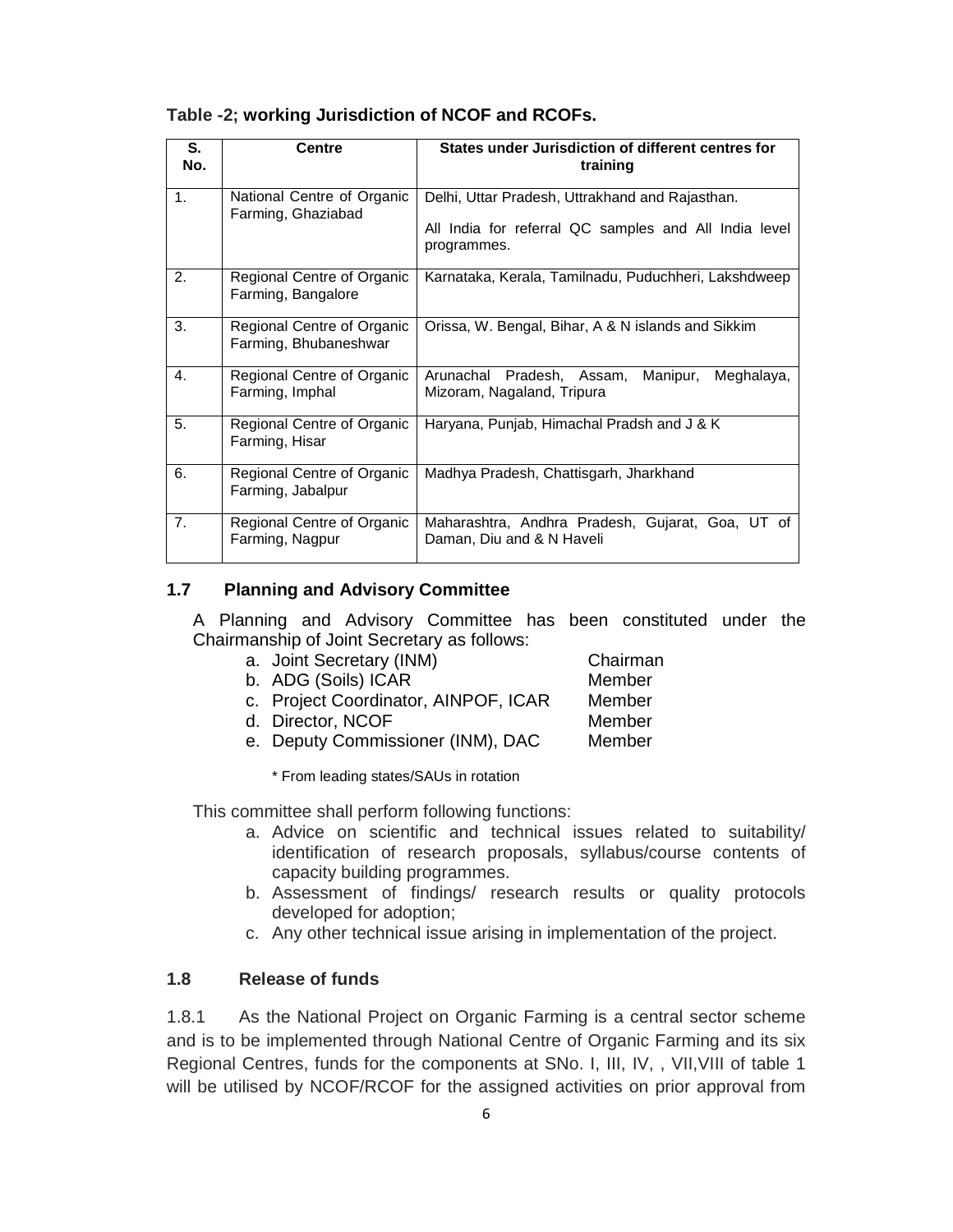DAC and with the concurrence of IFD for each activity. The funds for the components at SNo., V,VI & IX of table 1 shall be released through NCOF as per approval of DAC and with the concurrence of IFD for each activity on case to case basis.

1.8.2 Financial assistance for the components at SNo.2 for setting up of Fruits & Vegetables Waste/agro-waste Compost Production Units and Bio-fertilizer / Biopesticide production Units shall be provided as credit linked back ended subsidy in two installments through any commercial/scheduled bank through NABARD. On demand from NABARD, sufficient funds shall be placed at the disposal of the NABARD. NABARD shall ensure adequate publicity of the scheme among financing banks and ensure timely disbursement of subsidy. In case of Municipalities, DAC can directly release the funds.

1.8.3 For the components at SNo. V & VI, for Biological Soil Health Assessment and supporting research, studies / surveys ICAR & SAUs will be assisted financially for taking up such type of studies in collaboration with NCOF under time bound project mode. Assistance will be available mostly in the form of Project Associates/ Ph.D. scholarships/fellowships for a period of three to four years. Assistance will be limited to manpower cost and contingencies. Purchase of equipments and permanent assets will not be allowed and funds shall be released in yearly installments.

Para 1.8.4 For the components at SNo IX for new initiatives, market development & evaluation etc. Implementing Agencies for the items specified as (i) Item mentioned at (a)&(b) of the component, Central / State Govt. Deptts. or agencies/ICAR/SAUs/Universities/ S&T Institutions (ii) Item mentioned at (c) to (g) of the component exclusively will be implemented by NCOF / RCOFs/ Central/ State Govt.Depptt ICAR/SAUs.

Assistance will be released on case to case basis by NCOF as per the approval and terms and conditions of sanction by DAC for the all components in two instalments except seminars / conferences through NCOF. 2<sup>nd</sup> instalment will be released after submission of utilization certificate with technical/ physical/financial progress report and monitoring thereof by the technical expert team and found satisfactory performance/progress duly certified by the Director NCOF.

#### 2.0 **Receipt of Proposals**

2.01 All proposals of Capital Investment Subsidy for setting up of Fruits & Vegetables Waste/agro-waste Compost Production Units (FVWC/AWCPU) and Bio-fertilizer / Bio-pesticide production Units (BF/BPU) shall be considered under credit linked back ended subsidy pattern through commercial banks and subsidy will be provided through NABARD.

2.02 Proposals for the components at S.No.V, VI & IX, for Capacity building for biological soil health assessment and organic nutrient resource mapping, Encourage and Support Research, studies and/or surveys etc on organic package of practices, inputs and management protocols as well as new initiatives, market development and evaluation etc shall be submitted to the NCOF. Such all proposals after thorough evaluation and feasibility assessment by the Evaluation/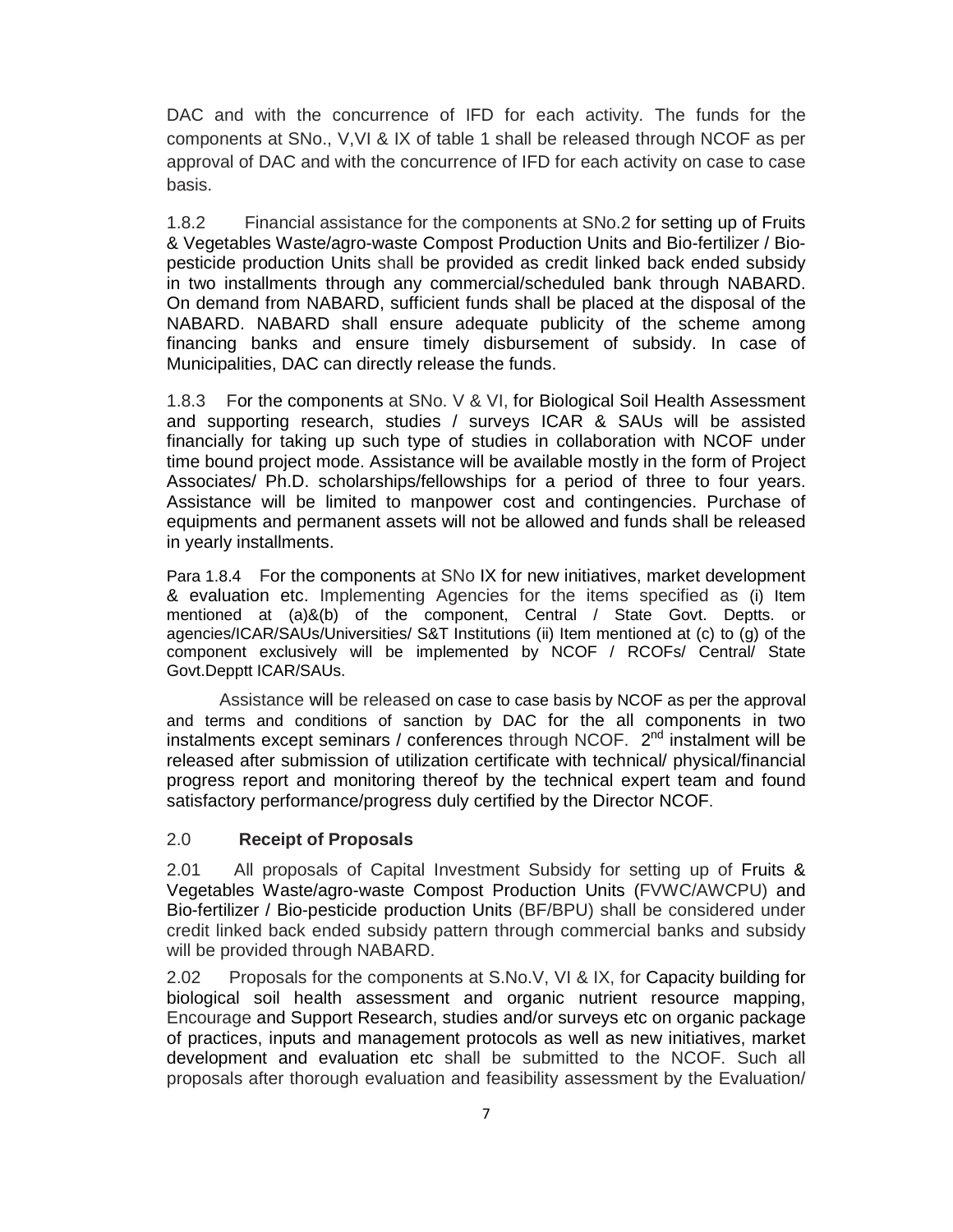screening Committee duly constituted by the Director, NCOF consisting subject matter specialist, Regional Directors of concerned centre and senior officers of the project, shall be submitted to the DAC with justification and recommendation for approval.

#### **2.1 Progress Report**

 Formats for monthly/quarterly/half yearly based on nature of component as defined, progress report (Physical/technical/Financial) have been prescribed for various components. These reports are to be submitted by implementing agency to the Director, NCOF for onward submission to DAC in every month/quarter/half year on the formats indicated at **Annexure II-IIF** for review of progress.

#### **2.2 Submission of Utilisation Certificate**

 On completion of the programme/project, the Statement of Expenditure by the implementing agency duly audited by the competent authority along with Utilization Certificate in GFR 19A at **Annexure III** shall be furnished to NCOF for submission to DAC. Details regarding physical/technical progress and expenditure incurred with respect to each component also need to be given along with the Utilisation Certificate.

#### **2.3 Project Monitoring Committee:**

To assess the progress of the programme over a given period of time, it is necessary to monitor the actual work done according to plan. Therefore, it requires looking critically assessing both its merit and shortcomings and identifying how it could be improved in order to make it more effective. Hence, a Project Monitoring Committee consisting following members has been constituted to monitor the programme and to report to DAC before releasing  $2^{nd}$  installment:-

| 1. Director, NCOF/ Regional Director, RCOF | Chairman |
|--------------------------------------------|----------|
| 2. Representative from DAC                 | Member   |

3. Representative from ICAR / SAUs/ State Govt. Member

The team shall perform the following functions:-

- 1. Half yearly monitoring of implementation of the programme to critically assessing both its merit and shortcomings and identifying how it could be improved in order to make it more effective.
- 2. Inspection of physical and financial progress before releasing  $2<sup>nd</sup>$ instalment.

#### **2.4 Component-wise Operational guidelines**

Components wise Operational guidelines under the scheme by the eligible agencies for implementation of various components are as under.

#### **(i) Continuation of NCOF/RCOFs and strengthening-**

To continue of NCOF/RCOFs and strengthening, expenditure will be incurred under regular budget in respect to the following activities: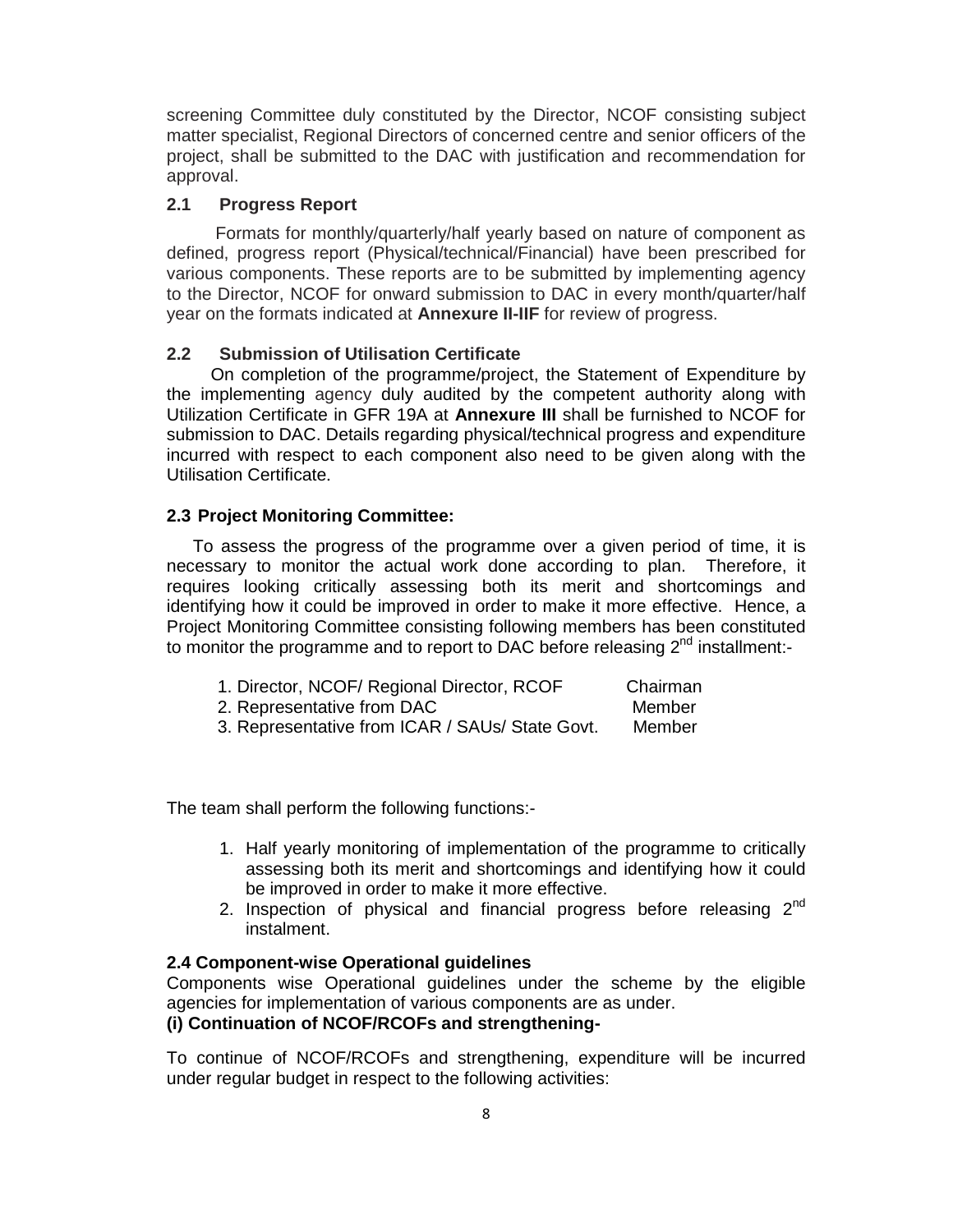- (a) Continuation of NCOF/ RCOFs and their strengthening
- (b) Construction of buildings of NCOF/RCOFs

#### **Physical Progress Report**

A consolidated monthly technical and financial progress report are to be submitted as per format indicated at **annexure II**, by the Director NCOF including RCOFs.

#### **ii. Capital Investment Subsidy scheme (CISS) for setting up of organic inputs production**

Detailed implementation guidelines for the component are given at **Annexure-IA.** 

#### **iii. Development and implementation of quality control regime and technical support for organic and biological inputs**

**Implementing Agency:** National /Regional Centre of Organic Farming (NCOF/ RCOFs).

Detailed implementation guidelines for the component are given at **Annexure-IB.** 

#### **iv. Human resource development through trainings**

**Implementing Agency:** National /Regional Centre of Organic Farming (NCOF/ RCOFs)

Detailed implementation guidelines for the component are given at **Annexure-IC.** 

#### **v. Capacity building for biological soil health assessment and organic nutrient resource mapping**

**Implementing Agency:** NCOF/ RCOFs in collaboration with ICAR or SAUs.

Detailed implementation guidelines for the component are given at **Annexure-ID.** 

#### **vi. Encourage and Support Research, studies and/or surveys etc on organic package of practices, inputs and management protocols**

#### **Implementing Agencies:** NCOF/RCOFs/ ICAR/SAUs

Detailed implementation guidelines are given at **Annexure-IE.** 

#### **vii. Publication of Newsletters, Training manuals and literature etc and collection of data related to organic farming and inputs**

#### **Implementing Agencies:** NCOF/RCOFs

Quarterly Organic Farming Newsletter and Half yearly Bio-fertilizer Newsletter are being published under NPOF. It is decided to continue their publication along with other customized literature and training manuals in different regional languages. Such literature will be upgraded on yearly basis to accommodate new information/ knowledge. To serve as central information and data collection centre, statistical information will be collected at NCOF to create a National Data base.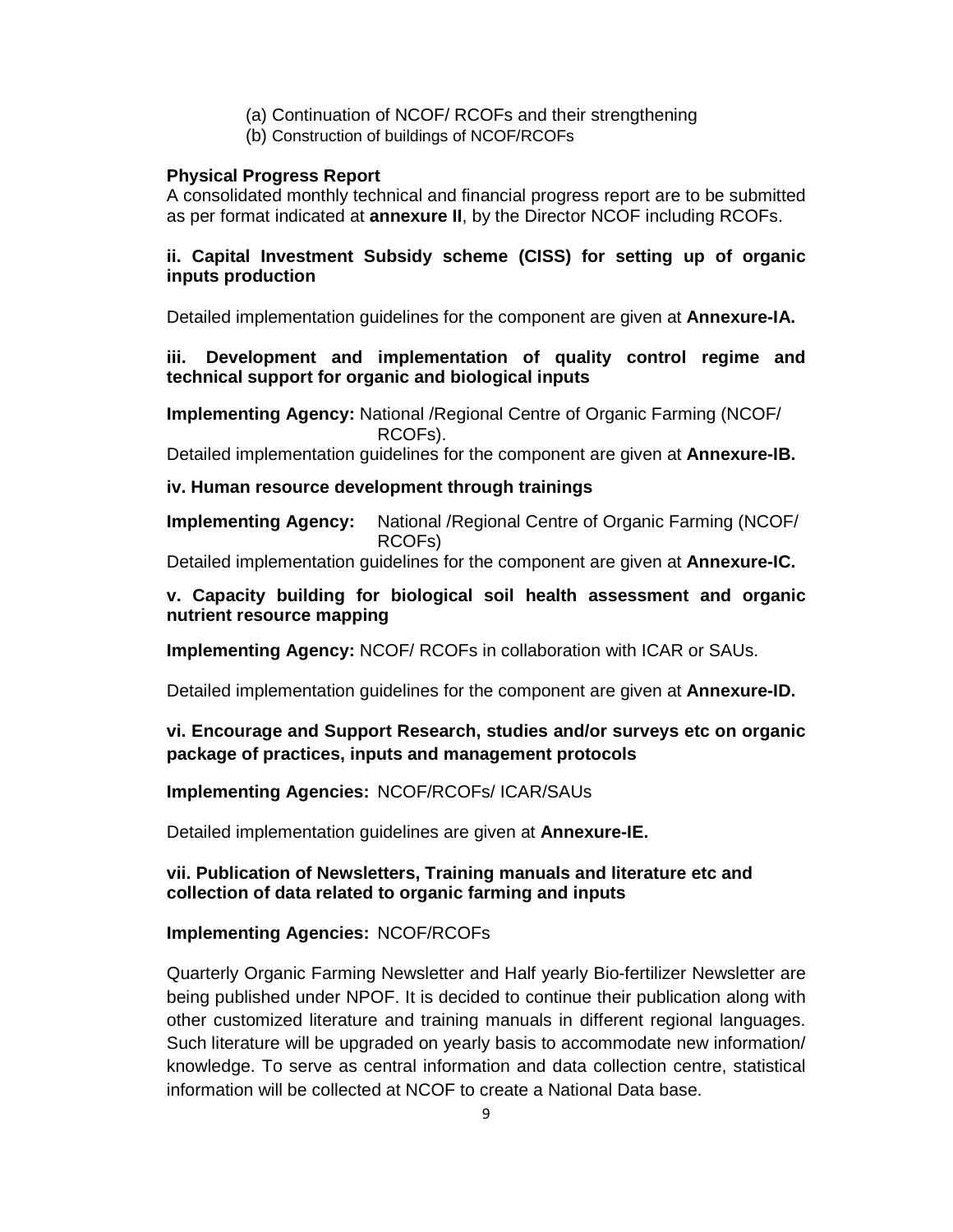#### **Physical Progress Report**;

Monthly physical and financial progress report are to be submitted as per format indicated at **annexure II**, by the Director NCOF including RCOFs.

#### **viii. Capacity building for low cost alternative certification-PGS**

#### **Implementing Agencies:** NCOF/RCOFs

Detailed implementation guidelines are given at **Annexure-IF.** 

#### **ix. New Initiatives, Market Development, Awareness Creation and Publicity and evaluation**

**Implementing Agency:** NCOF/RCOF, Central/ State Govt. Deptt., ICAR & SAUs Detailed implementation guidelines are given at **Annexure-IG.**

#### **x. Evaluation and monitoring of organic agriculture schemes/ programmes of Central and State Governments**

Various schemes are being promoted by the Central and State Governments through funding to different implementing agencies. NCOF being the national nodal agency for organic farming will provide technical support and undertake evaluation and monitoring of such schemes to ensure their effective implementation. TA/DA expenses of NCOF/RCOF officers can be met from regular budget of NCOF.

Evaluation report of all projects undertaken under NPOF is invariably sent to DAC for perusal and for information.

**2.5** The above Guidelines are subject to the latest instructions / rules of Government of India from time to time.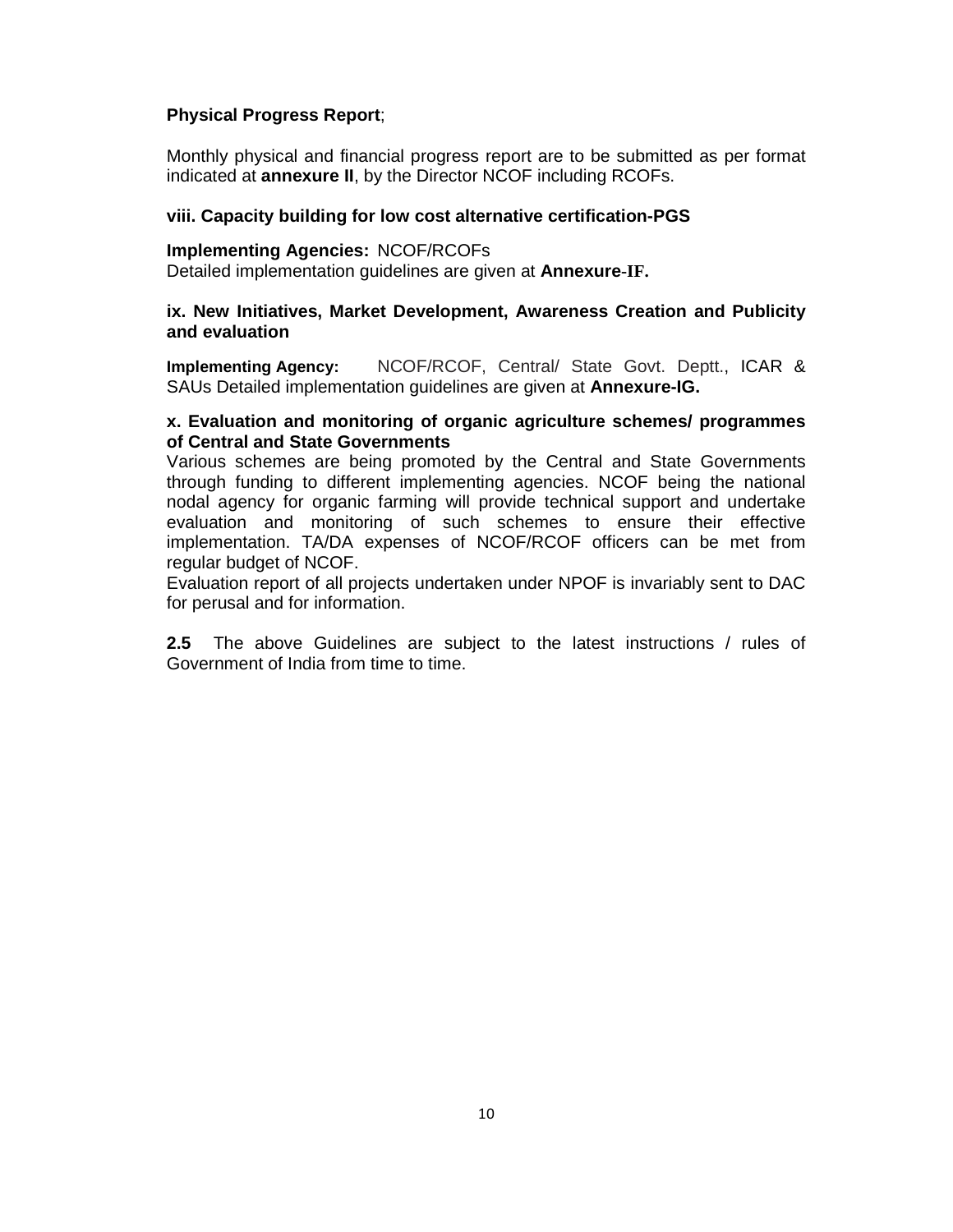# **II. COMPONENT WISE**

### **OPERATIONAL GUIDELINES**

### **OF**

### **THE NATIONAL PROJECT**

### **ON**

### **ORGANIC FARMING**

**(NPOF)**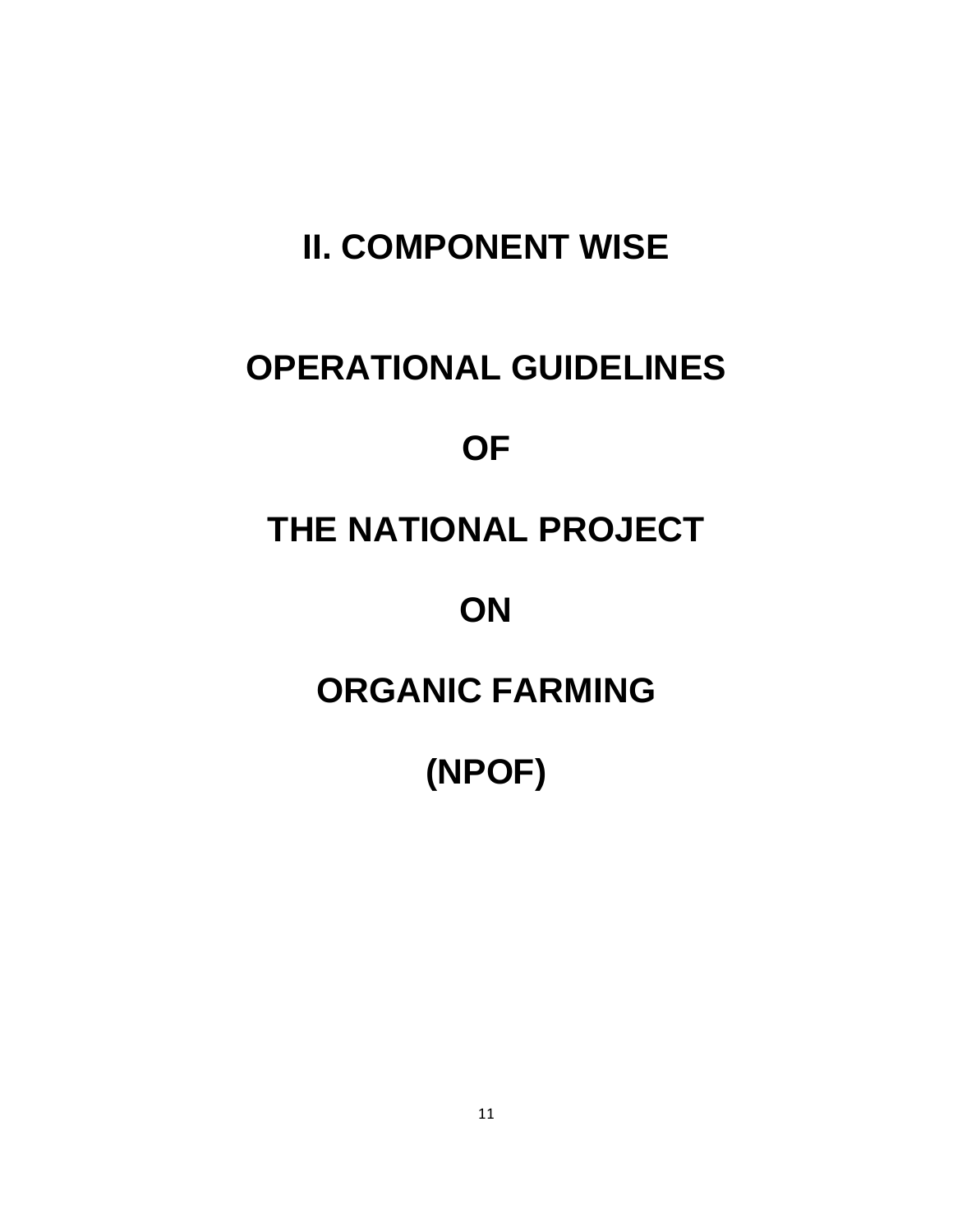#### **Capital Investment Subsidy scheme (CISS) for setting up of organic inputs production**

#### a. **Fruit and Vegetable market waste/agro-waste compost units** –

**Financial Assistance** - 33% of Total Financial Outlay (TFO) or Rs. 60.00 lakh whichever is less for 100 Ton Per Day (TPD).

**Eligible agencies**–Municipalities, APMCs, Public sector/Private sector companies, fertilizer companies or any individual entrepreneurs.

#### b. **Bio-fertilizer / Bio-pesticide production units**

**Financial Assistance** – 25% of TFO or Rs.40.00 lakh whichever is less for setting up of 200 Ton Per Annum (TPA) capacity production unit.

**Eligible agencies** – Public sector/ Cooperative/ private sector companies, small agencies/NGOs and Individual entrepreneurs

Note; Preference will be given for setting up of state-of the –art sterile, fully automatic carrier based or liquid inoculants production units.

**Release of funds** –Financial assistance will be provided as credit linked back ended subsidy through any commercial/scheduled bank with NABARD in two installments through any commercial/scheduled bank through NABARD. On demand from NABARD and submission of detailed state-wise pending claims along with statement of disbursement / utilization of funds released, sufficient funds shall be placed at the disposal of the NABARD. NABARD shall ensure adequate publicity of the scheme among financing banks and ensure timely disbursement of subsidy. In case of Municipalities, DAC can directly release the funds on the recommendation of the concerned State PSMC.

Note: Detailed operational guidelines and model schemes are issued separately.

**Physical Progress Report:** Half yearly physical progress report in respect of above a) & b) are to be submitted by NABARD to DAC with a copy to NCOF and the progress report from individual firm on the prescribed format indicated at **Annexure IIA,** are also required to be forwarded to the Director NCOF for onward submission to DAC.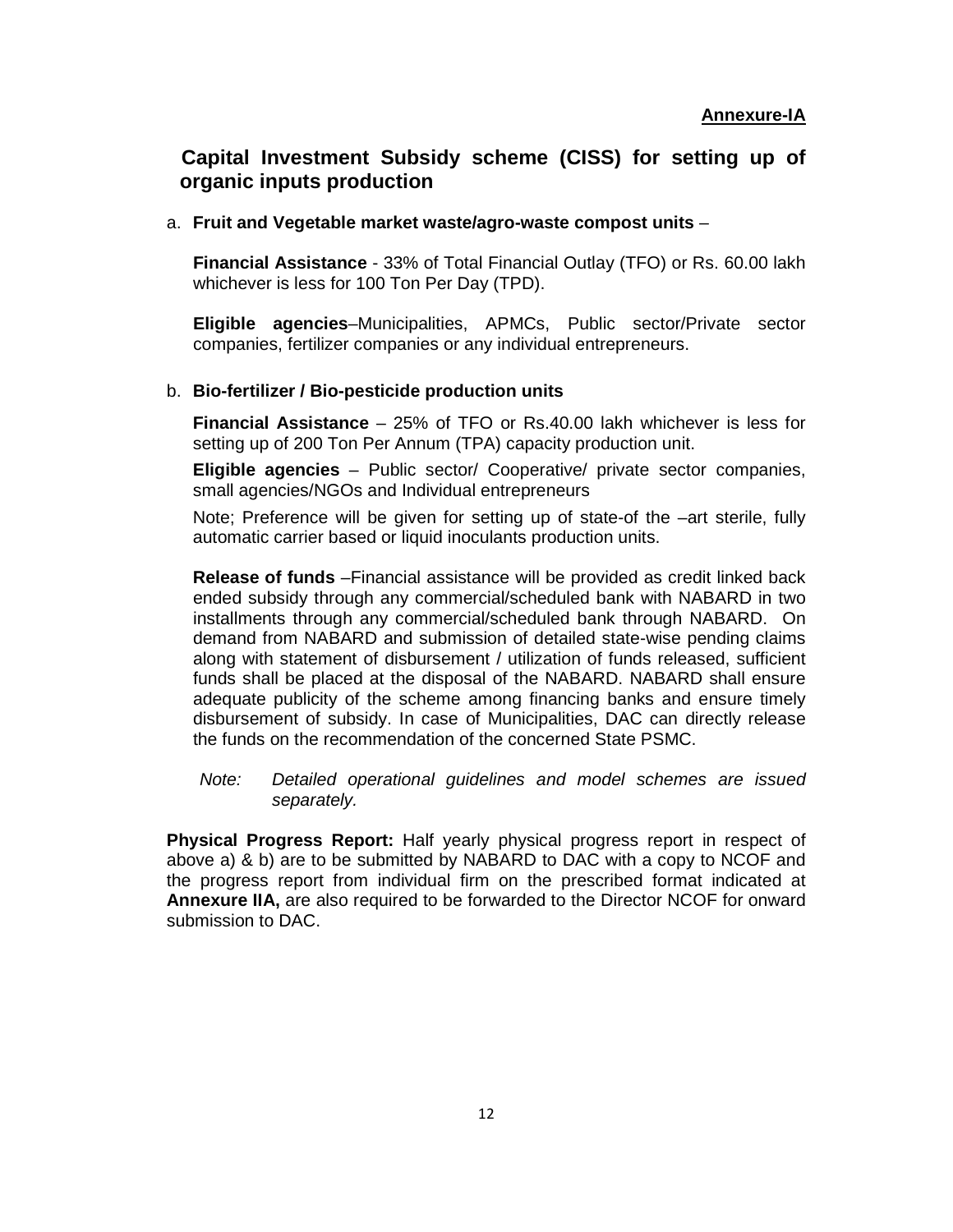#### **Development and implementation of quality control regime and technical support for organic and biological inputs**

#### **Implementing Agency:** NCOF/RCOFs.

Development and implementation of quality control regime and technical support for organic and biological inputs will be carried out in the following manner:

#### **(a) Quality Control Analysis of Bio-fertilizer and Organic Fertilizers**

As NCOF and six RCOFs have been notified as authorized quality analysis laboratories for organic fertilizers and Bio-fertilizer under FCO, adequate capacity will be created for analysis of bio-fertilizers and organic fertilizers based on requirement..

#### **(b) Development of quality control regime for other organic inputs**

Besides four bio-fertilizers viz: Rhizobium, Azotobacter, Azospirillum and PSB and two organic fertilizers: City Waste Compost and Vermi-compost, there are large numbers of organic inputs being produced and promoted (such as various other types of composts, de-oiled cakes, poultry manures, concentrated manures, seaweed extracts, other plant/herbal extracts etc).

Necessary quality standards and testing protocols will be developed after determining the agronomic and bio-efficacy potential of such products for bringing them under some form of formal quality control mechanism. The work will be taken up by NCOF/RCOFs in project mode.

#### **(c) Development, maintenance and supply of authenticated strains of Microorganisms**

NCOF and RCOFs are the main source of mother culture for production of different microbial inoculants. They account for nearly 80% of the total requirement of such strains in the country. This activity will be strengthened with addition of screening and regular bio-efficacy testing of such strains developed and released by research institutes for recommending and supplying regionspecific/ location-specific strains. A national repository of such microbial strains at NCOF will be developed and maintained.

**Physical Progress Report**; Monthly physical progress report in respect of above a),b) & c) are to be submitted as per format indicated at **Annexure IIC**, by the Director NCOF.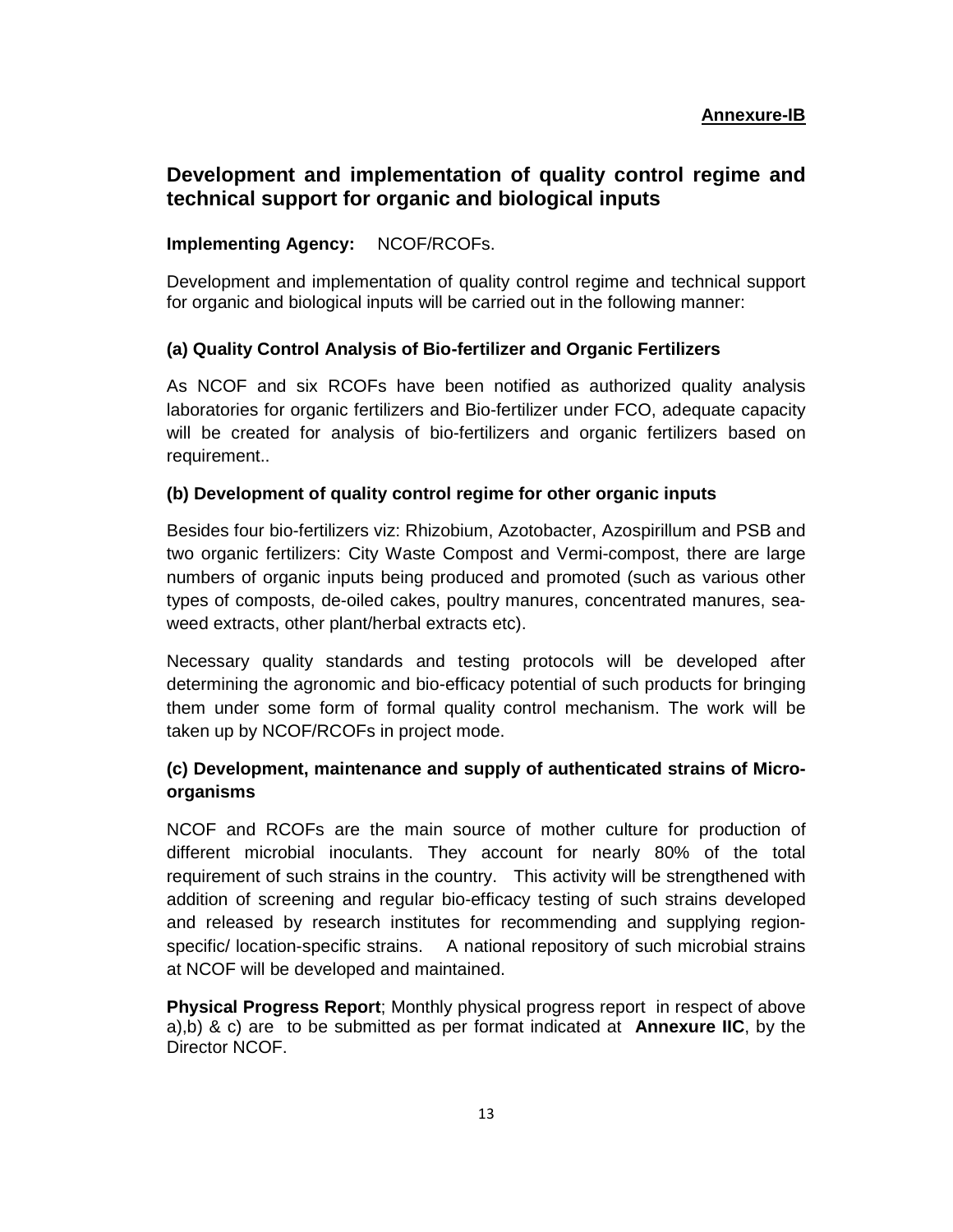#### **Annexure-IC**

#### **Human resource development through trainings**

**Implementing Agency:** National /Regional Centre of Organic Farming (NCOF/ RCOFs)

To development Human resource decided to organise following trainings.

#### **(a) Certificate Course on organic farming**

#### **Objectives;**

- (i) To create first generation organic agriculture extension workers and field workers.
- (ii) To develop rural trainers on organic management practices with special focus on cropping system management, nutrient management and plant protection.
- (iii) To develop rural professionals for organic certification facilitation and internal control system management.
- (iv) To empower rural youth with skill and knowledge on national and international certification systems and their implementation requirements
- (v) To impart skills required for conflict resolutions, if any, during certification and inspection, input management, documentation, post harvest processing market access.

**Programme Duration:** 30 days duration residential training course.

**No of Participants:** 30 No. of participants in each course.

#### **Eligibility for participation**

The course will be open for rural youth having Degree/Diploma in Agriculture. SAUs/Educational institutes can also sponsor their undergraduate students for such courses.

#### **Course content**

It will consist of theory lecture, practical and demonstrations / field visits

- Principles of organic farming,
- Organic farming an integrated approach
- Conversion to organic with soil health management
- Cropping system management, nutrient management and pest management
- On-farm input generation and resource management
- System of certification and inspection
- National and International standards and their applicability
- Role and responsibilities of certification and inspection agencies & service provider
- General provision for inspection and certification
- Grower group certification system and internal control system management.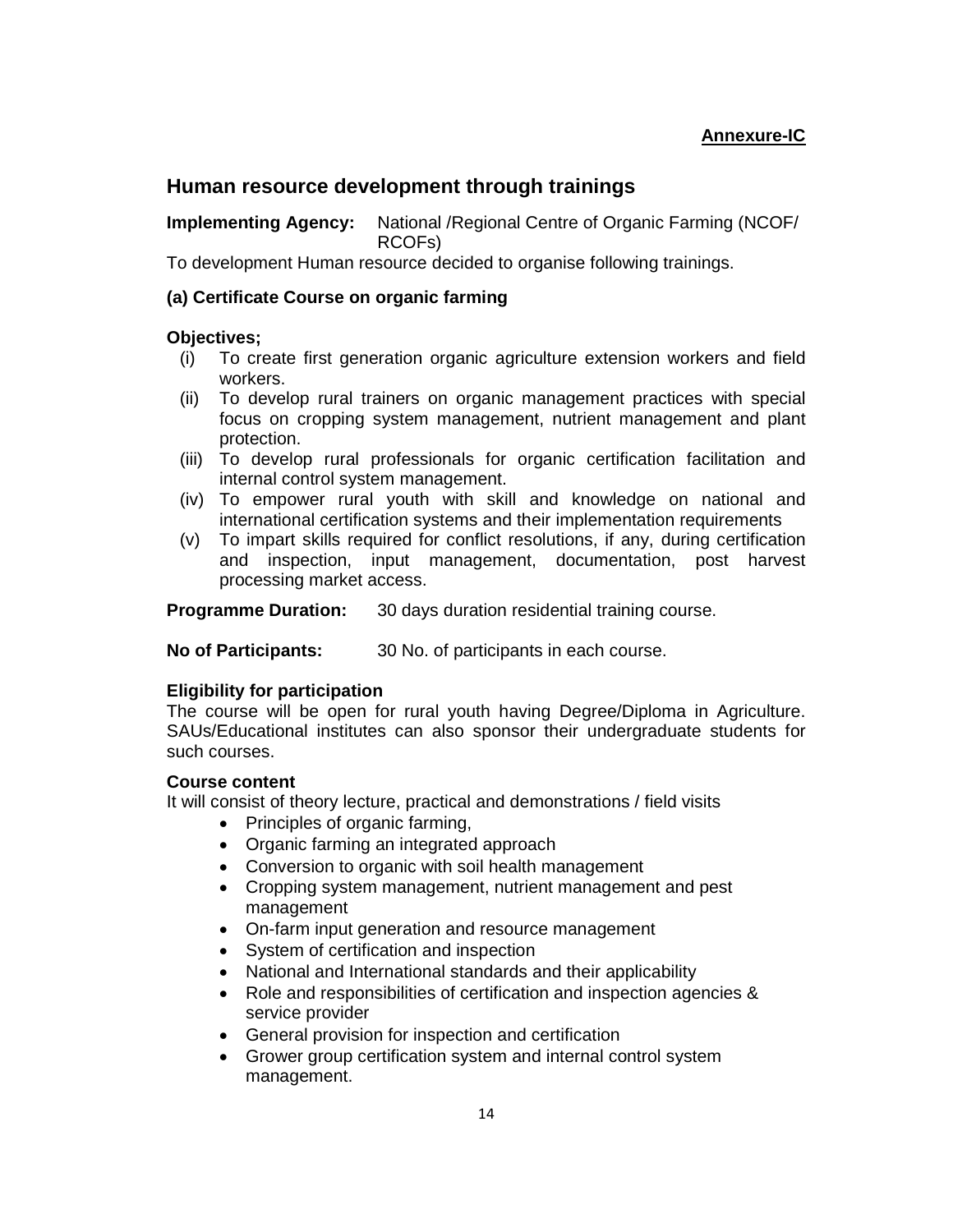- Regulation on conflict of interest
- Documentation of various records
- PGS an alternative certification system
- Requirements and operation of PGS in farmer groups
- Traceability in different certification system and its importance

**Fund provision:** Rs.2,34,500/- per course as per details given below:

| S.<br>No.     | <b>ITEMS</b>                                             | <b>Fund Allocated (Rs.)</b> |
|---------------|----------------------------------------------------------|-----------------------------|
|               | Lunch, Dinner @ Rs.200/day for 30 trainees for 30 days   | 180000                      |
|               | (Hostel facility available at NCOF)                      |                             |
| $\mathcal{P}$ | Stationary/publicity material @Rs.250 per participant    | 7500                        |
| 3             | Field visit                                              | 12000                       |
| 4             | Honorarium to guest speakers @ Rs.500 for 20 speakers    | 10000                       |
| 5             | TA to out Station Experts                                | 10000                       |
| 6             | Tea/ coffee with snacks @ Rs.500/day for 30 participants | 15000                       |
|               | Total                                                    | 234500                      |

**Norms of Expenditure:** Expenditure will be incurred strictly as per prescribed norms on various sub-components. Purchase of costly folders/ bags/ stationery items should be avoided. Under TA/DA expenses, for out station experts will be met on the actual fair basis limited to maximum AC-II tier train fare on production of actual receipt. Those who claim II AC will be required to produce photocopy of railway ticket/PNR no. In case of taxi claim original money receipt is required in support of their claims. Efforts should be made to avoid costly mode of transport. Accommodation facilities shall available at NCOF Guest House free of cost to guest speakers. . No cash payment will be made to the participants against lodging and boarding. If required for Inter-component flexibility prior approval of DAC may be taken.

#### **(b) Refresher Training course for analysts**

#### **Objective**

To develop skill and confidence among the analysts and laboratory technicians working with Central/State Govt quality control laboratories under FCO, to train in protocols for quality analysis of organic fertilizers and bio-fertilizers covered under FCO.

**Programme Duration:** 10 days duration residential training course.

**No of Participants:** 20 No of participants in each course,

#### **Eligibility for Participation:**

Analyst/ technical officers of Central/ State Govt. associated with fertilizer/Biofertilizer/Organic Fertilizer testing laboratories under FCO and implementation of Fertilizer Control Order.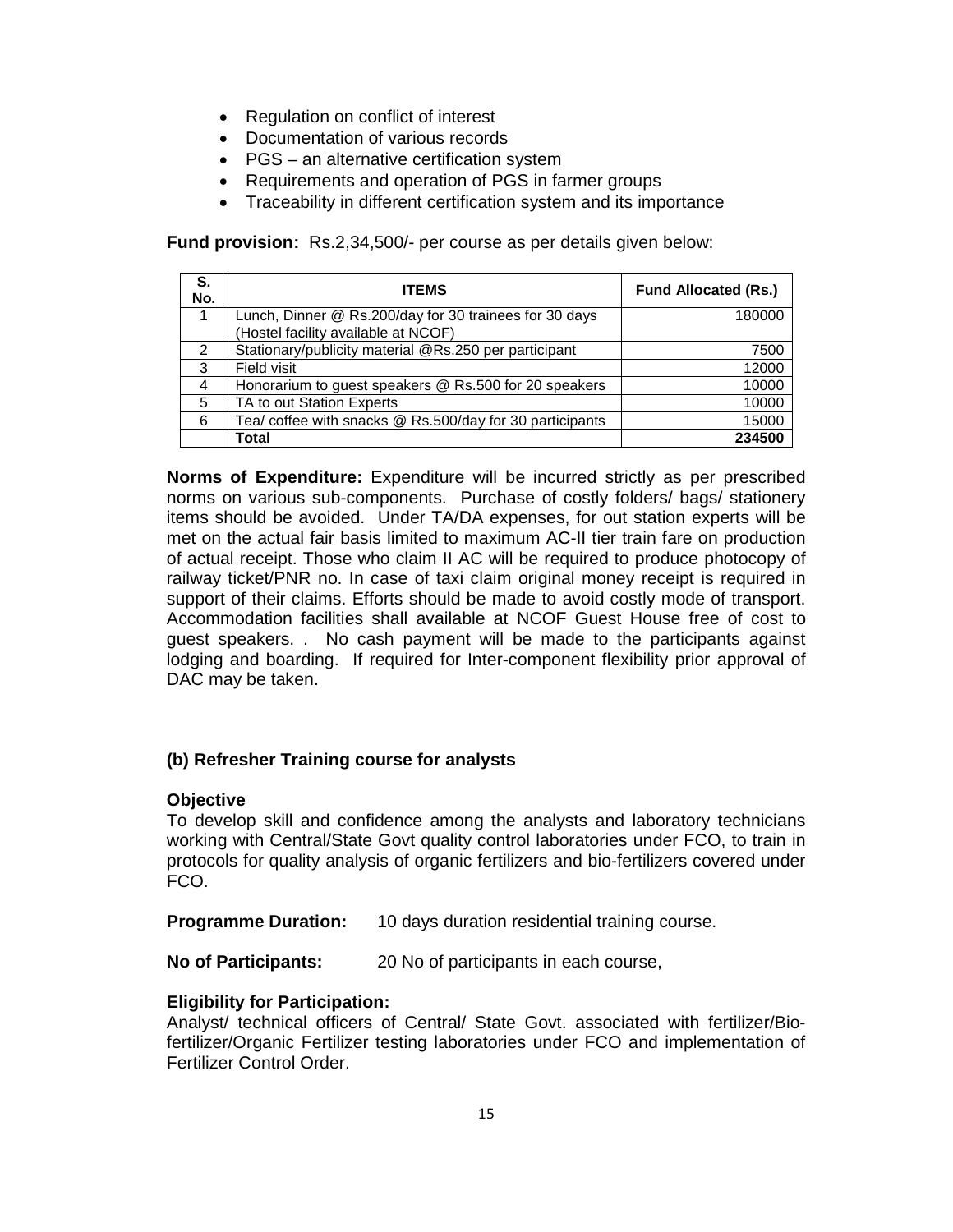#### **Course content**

- (i) Organic and biological inputs in soil health and nutrient management
- (ii) Legal aspects of Organic fertilizers and bio-fertilizers.
- (iii) Organic farming and on-farm resource management
- (iv) Organic and Bio-fertilizers under FCO
- (v) Specifications, standards and other legal issues
- (vi) Testing protocols for various parameters of Organic and Biofertilizers
- (vii) Practical classes on analysis protocols

**Fund provision** : Rs.1,08,000/- per course as per details given below:

| S. No. | <b>ITEMS</b>                                                    | <b>Fund Allocated</b><br>(Rs.) |
|--------|-----------------------------------------------------------------|--------------------------------|
|        | Lodging and Boarding @ Rs.400/day for 20 trainees for 10 days * | 80000                          |
| 2      | Stationary/publicity material @Rs.250                           | 5000                           |
| 3      | Field visit                                                     | 8000                           |
|        | Honorarium to guest speakers @ Rs.500 for 10 speakers           | 5000                           |
| 5      | TA to outstation experts                                        | 5000                           |
| 6      | Tea/ coffee with snacks @ Rs.500/day for 20 participants        | 5000                           |
|        | Total                                                           | 108000                         |

\* In case of hired accommodation otherwise Rs.250 per participant per day.

**Norms of Expenditure:** As per norms at (a) above.

#### **(c) Trainers trainings**

#### **Objectives;**

To update the knowledge and skills in sample collection/ handling requirement FCO and to create a cadre of organic agriculture trainers on various aspects of Organic farming, Certification and Internal control system management and production and Quality control of organic inputs (Bio-fertilizers and Organic Fertilizers), following five days customized trainers training courses has decided to be organized for.

- ❖ Fertilizer inspectors on FCO,
- Senior level extension officers/ KVK trainers on Certification and Internal control system management.
- Technical staff of production and Quality control of organic inputs (Bio-fertilizers and Organic Fertilizers).

**Programme Duration:** 5 days duration residential training course.

**No. of Participants:** 20 No of participants in each customized trainers training course.

#### **(i) Training course for Fertilizer Inspectors on FCO**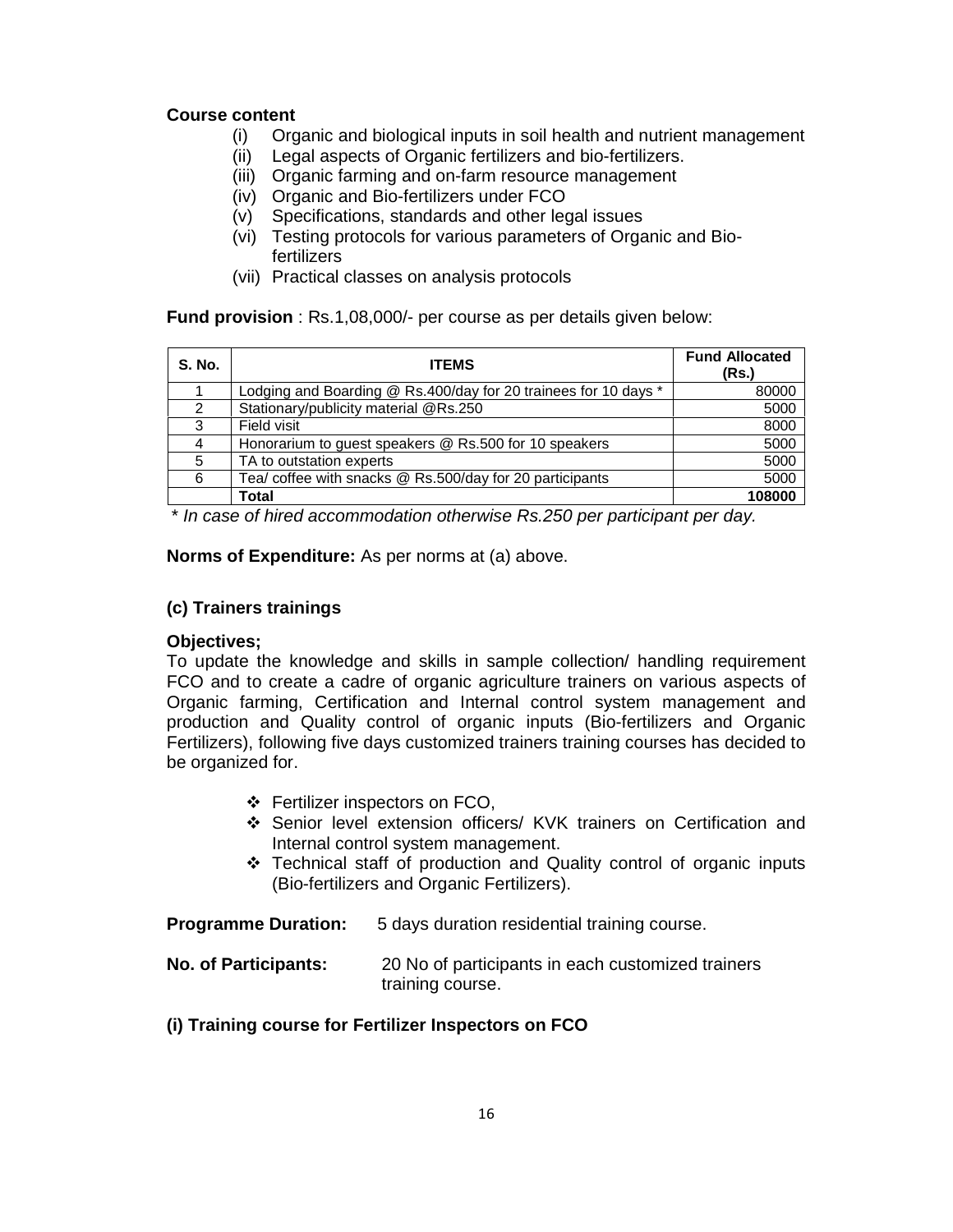#### **Eligibility for Participation**

This Course exclusively designed for the Fertilizer inspectors / officers associated with the implementation of FCO in the Central/ State Governments.

Note; Separate customized course may be organize as per requirement separately for the personnel's of NGOs/private agencies on prior approval of DAC.

#### **Course content**

As this course shall be custom designed on one or two specific aspects only, the course contents will be different as follows:

- Organic and biological inputs in organic farming
- Organic and Bio-fertilizers under FCO
- Specifications, standards and other legal issues
- Sampling procedure
- Reporting formats and legal issues
- Practical classes

#### **(ii). Training course for senior level extension officers/ KVK trainers on Certification and Internal control system management.**

#### **Eligibility for Participation**

This Course exclusively designed for the senior level extension officers of State Governments, KVKs trainers, Certification agency personals and ICS managers.

#### **Course Contents**

- Organic farming- Principals and practices
- National and International Certification systems
- Documentation and field inspections
- Grower group certification and internal control system management
- Risk assessment and conflict resolution
- Cropping system management
- Conversion to organic and soil fertility build up
- Nutrient management
- Pest management
- Post harvest handling and storage
- Dos and Don'ts and input approvals

#### **(iii). Training on Organic Management and production / Quality control of organic inputs (Bio-fertilizers and Organic Fertilizers ) for Technical staff. Eligibility for Participation**

This Course exclusively designed for the Technical staff of production and quality control of organic inputs etc. private quality control laboratories/ Central/State Govt./ICAR/SAUs.

#### **Course content**

- Organic farming Principals and practice
- Inputs under organic management and importance of organic inputs in soil health management
- Bio-fertilizers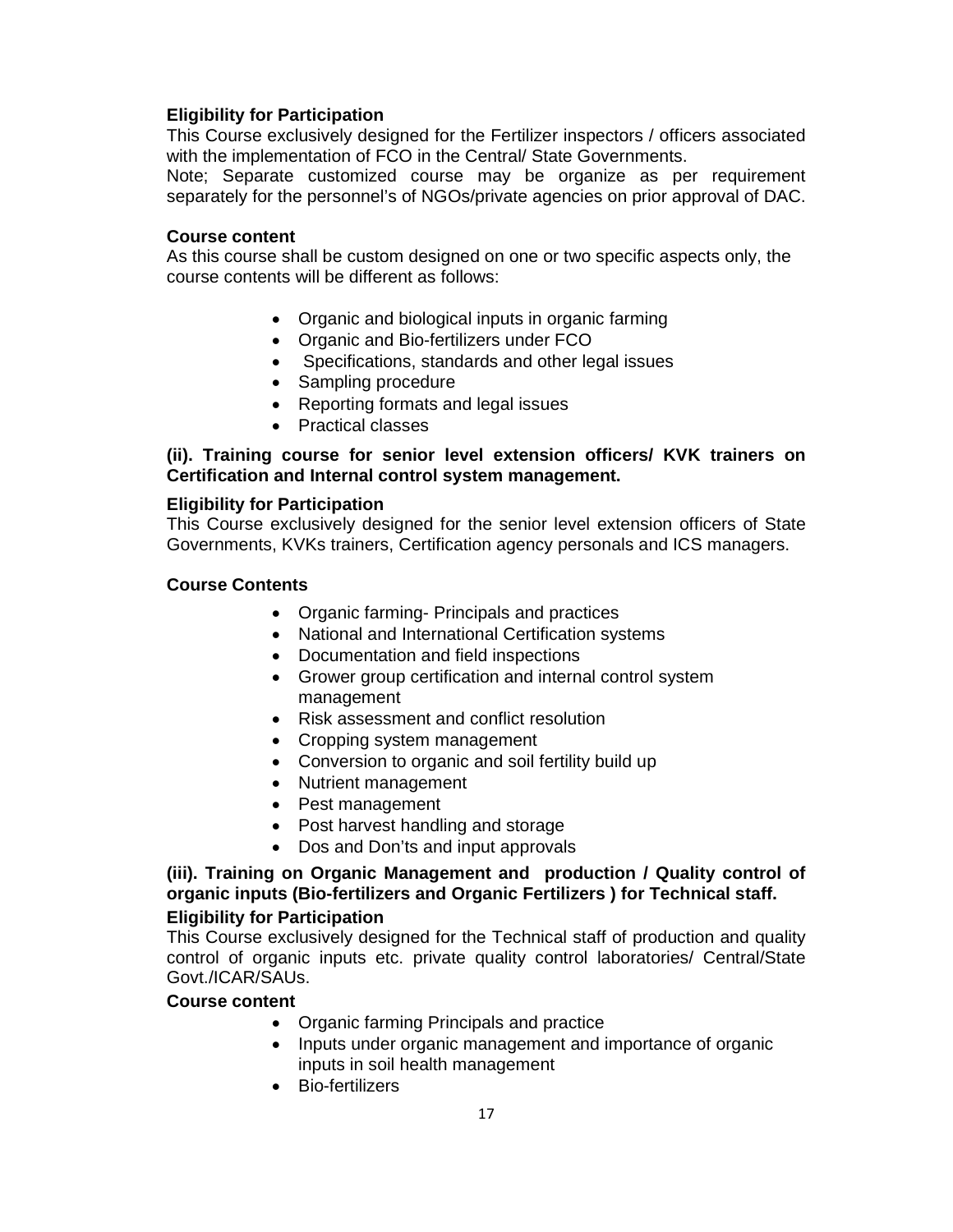- Organic fertilizers
- Bio-control agents
- Integration of different inputs for best productivity
- On-farm and off-farm input based nutrient management approach
- Feeding the soil
- Protection of life forms in soil
- Biomass conversion and recycling of resources
- Habitat management and Diversity in plant protection
- Pest management in organic farming
- Some innovative ITKs

**Fund provision:** Rs.63,500/- per course as per details given below:

| <b>S. No.</b> | <b>ITEMS</b>                                                | <b>Fund Allocated</b><br>(Rs.) |
|---------------|-------------------------------------------------------------|--------------------------------|
|               | Boarding & lodging @ Rs.400/day for 20 trainees for 5 days* | 40000                          |
| 2             | Stationary/publicity material @Rs.250                       | 5000                           |
| 3             | Field visit                                                 | 8000                           |
| 4             | Honorarium to guest speakers @ Rs.500 for 8 speakers        | 4000                           |
| 5             | TA to out Station Experts                                   | 4000                           |
| 6             | Tea /coffee with snacks @ Rs.500/day for 20 participants    | 2500                           |
|               | Total                                                       | 63500                          |

\* In case of hired accommodation otherwise Rs.250 per participant per day.

**Norms of Expenditure :** As per norms at (a) above.

#### **d. Training of Field Functionaries / Extension Officers on Organic Farming Objectives**

As organic farming is primarily an on-farm management system, two days trainings are proposed to disseminate appropriate management protocols to field functionaries and extension officers, working in both Government and NGOs sector.

| <b>Programme and duration:</b> | 2 days duration residential training course. |
|--------------------------------|----------------------------------------------|
|--------------------------------|----------------------------------------------|

**No. of Participants:** 20 Nos. of participants in each course.

**Eligibility for Participation:** Participants will be Extension and field workers of Central and State Governments sector and private/NGO sectors. Educational Institutions can also sponsor their students for such course on basics of organic farming.

#### **Course content**

- Organic farming Principals and practices
- Organic farming an integrated approach
- On-farm and off-farm input based nutrient and pest management approach
- Certification systems in organic farming
- ITKs and strategies for quick conversion and high productivity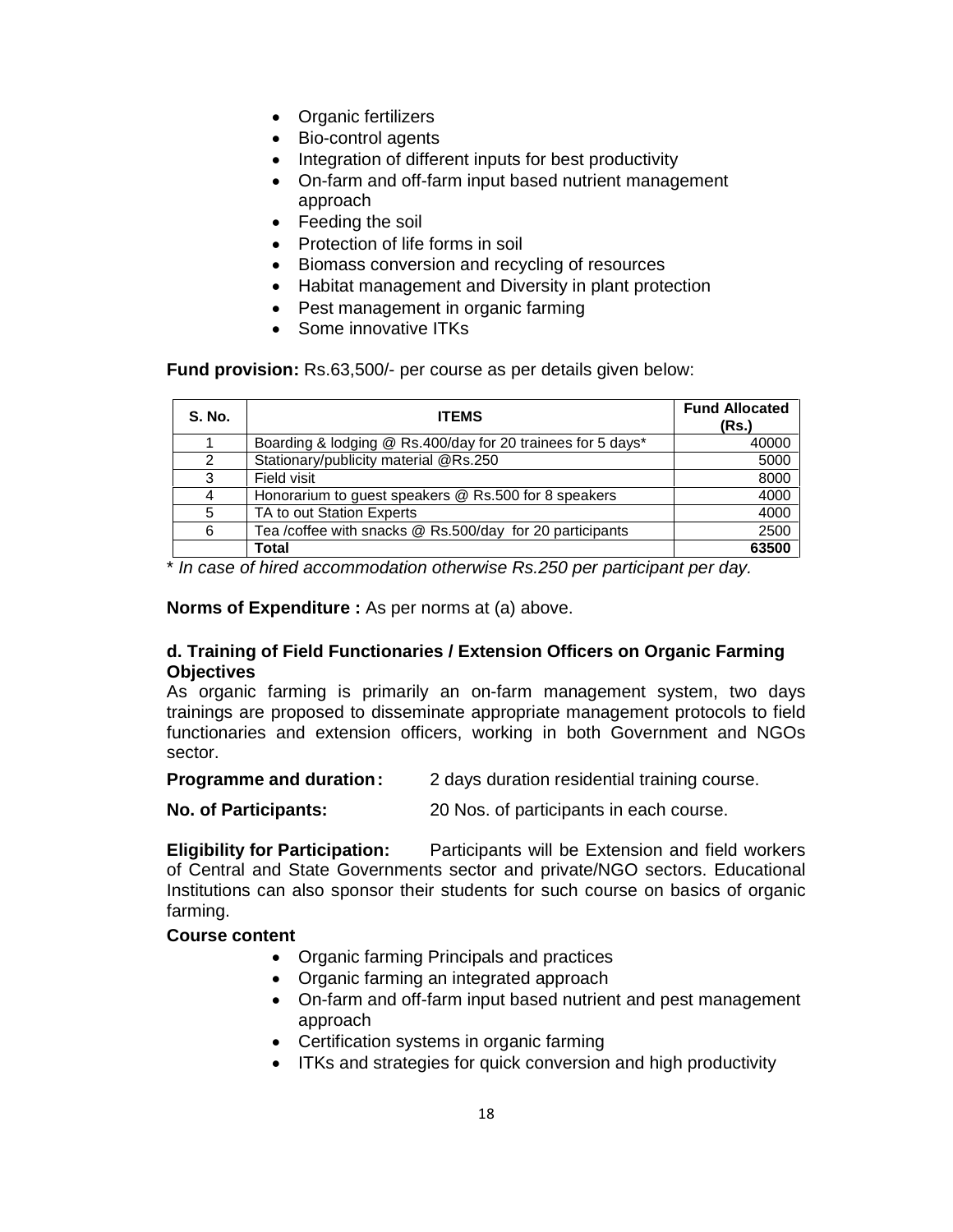|  |  |  | Fund provision: Rs.21,000/- per course as per details given below: |  |
|--|--|--|--------------------------------------------------------------------|--|
|--|--|--|--------------------------------------------------------------------|--|

| <b>S. No.</b> | <b>ITEMS</b>                                                | <b>Fund Allocated</b><br>(Rs.) |
|---------------|-------------------------------------------------------------|--------------------------------|
|               | Boarding & lodging @ Rs.400/day for 20 trainees for 2 days* | 16000                          |
| 2             | Stationary/publicity material @Rs.100                       | 2000                           |
| 3             | Honorarium to guest speakers @ Rs.500 for 2 speakers        | 1000                           |
|               | Tea /coffee with snacks                                     | 1000                           |
| 5             | TA Transport to Experts                                     | 1000                           |
|               | Total                                                       | 21000                          |

\* In case of hired accommodation otherwise Rs.250 per participant per day.

#### **Norms of Expenditure :** As per norms at (a) above.

#### **e) International Trainers' training/ cooperation and liaison with international bodies**

This being an exclusively new field with practically little expertise in the country, training of officers from DAC, NCOF, State agencies (involved with organic agriculture implementation programme), certification agencies and scientists from ICAR and SAUs (working for development of organic package of practices since last 3 years) have been considered to give an international exposure. This also includes the need based visit of foreign experts to India and Indian executive officers/technical experts to different countries to create awareness about Indian organic produce, attend seminar/conferences, participate in exhibitions and develop liaison with international bodies on organic agriculture. Visit by select group of officers from DAC and NCOF to Bio-Fach, Nuremberg and other such events, can also be useful in learning international trends in organic agriculture.

#### **Physical Progress Report**

Monthly physical and financial progress report are to be submitted as per format indicated at **Annexure IIB**, by the Director NCOF.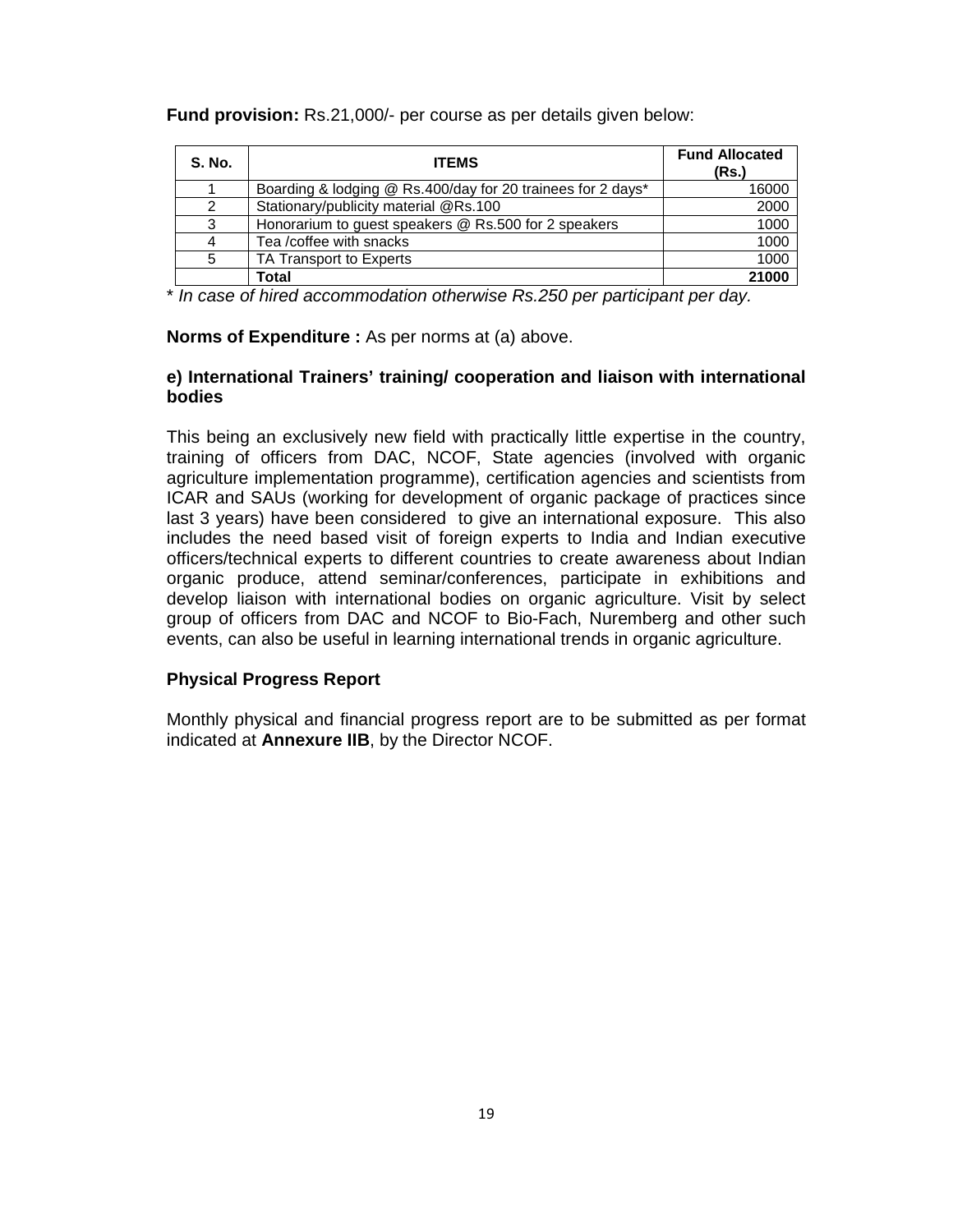#### **Capacity building for biological soil health assessment and organic nutrient resource mapping**

**Implementing Agency:** NCOF/ RCOFs in collaboration with ICAR or SAUs.

Deteriorating soil health is a matter of concern in many areas of the country. So far no efforts have been made to assess the soil health from microbiological and biological activities point of view. Also there is need to map organic nutrient resources and identify constraints/strategies for their effective utilization. It is decided to initiate preliminary survey and studies under NPOF in project mode by employing Research fellows through grant of fellowships of 2-3 years duration.

#### **Pattern of Assistance**

Assistance will be available mostly in the form of employing Research fellows through grant of fellowships of 2-3 years duration. Assistance will be limited to manpower cost and contingencies. Purchase of equipments and permanent assets will not be allowed.

#### **Physical Progress Report**

Monthly physical and financial progress report are to be submitted as per format indicated at **Annexure IID**, by the implementing agency to the Director NCOF for onward submission to DAC.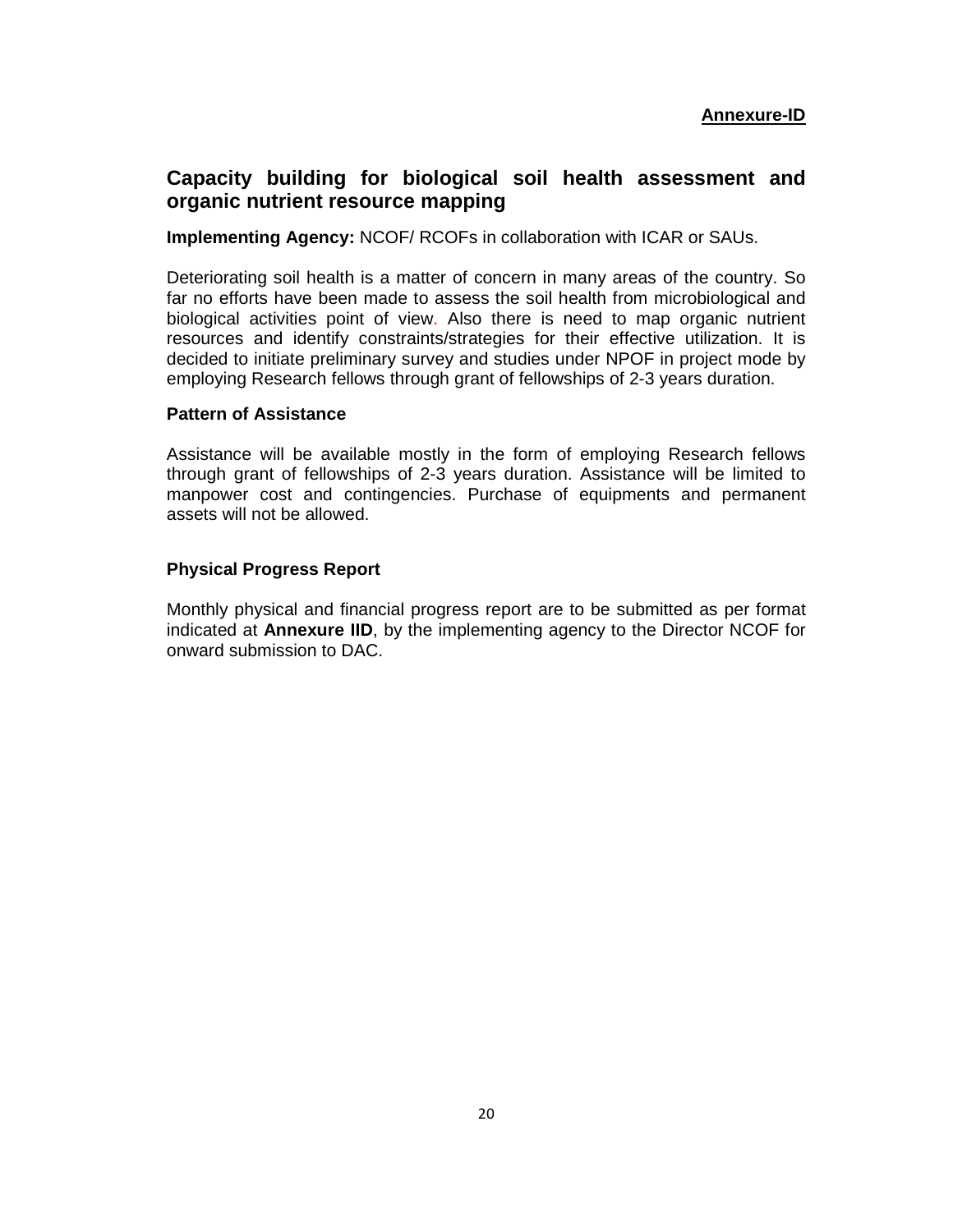#### **Encourage and Support Research, studies and/or surveys etc on organic package of practices, inputs and management protocols**

#### **Implementing Agencies:** NCOF/RCOFs/ ICAR/SAUs

To give organic farming a firm direction and to ensure sustained optimum productivity under organic management it is decided to give priority for collection, documentation, standardization and validation of successful indigenous practices of practicing organic farmers, development of on-farm resource based package of practices for different farming systems, development of location specific technology for nutrient management, pest management, validation of soil enrichment and plant protection formulations developed by practicing organic farmers and other agencies, evaluation and standardization of organic and biological inputs & development of processing technology on the recommendation of Screening Committee duly constituted by the Director NCOF.

#### **Pattern of Assistance**

Assistance will be available mostly in the form of Project Associates/ Ph.D. scholarships/fellowships for a period of two to four years. Assistance will be limited to manpower cost and contingencies. Purchase of equipments and permanent assets will not be allowed.

#### **Physical Progress Report**

.

Quaterly physical and financial progress report are to be submitted as per format indicated at **Annexure IIE**, by the implementing agency to the Director NCOF for onward submission to DAC.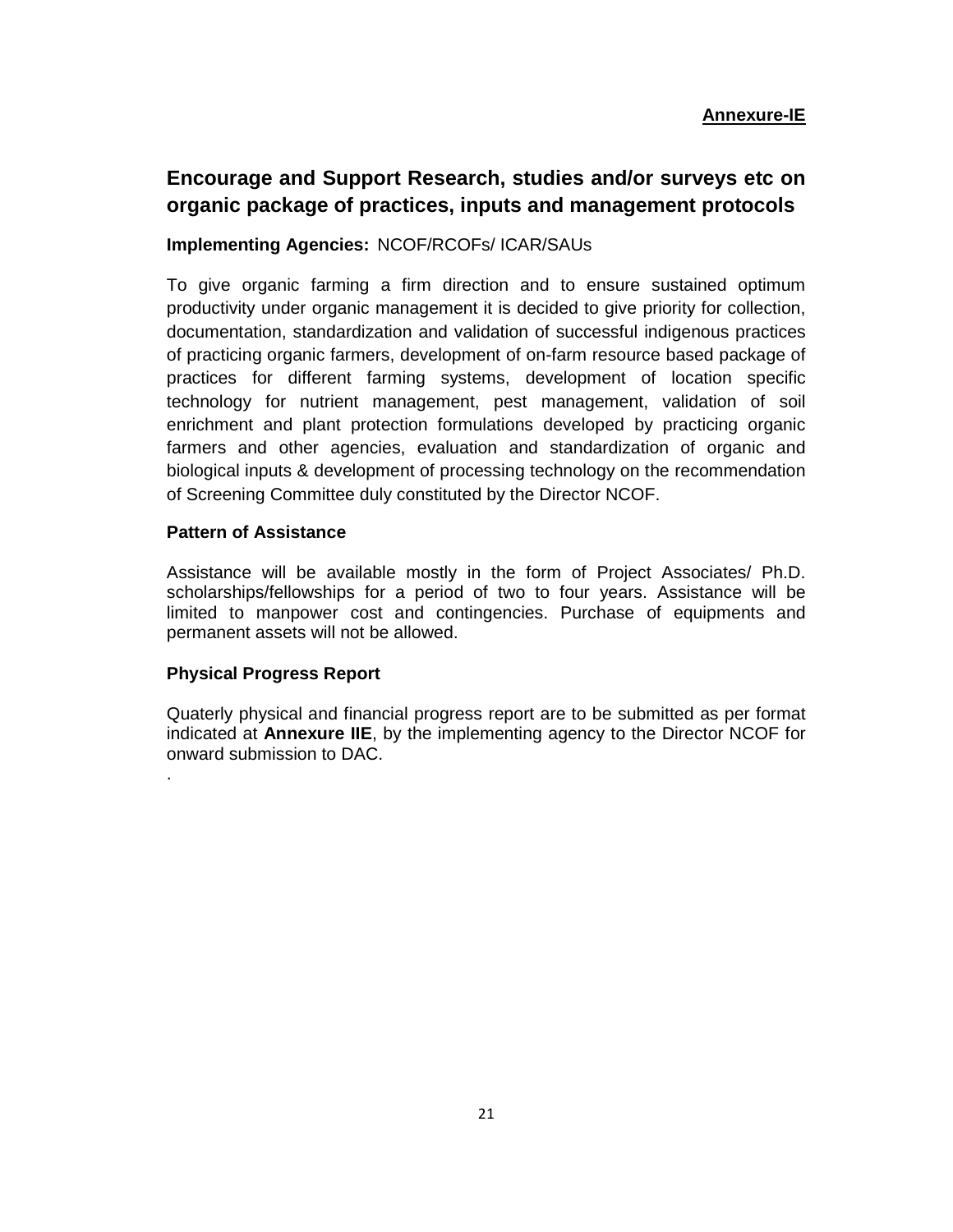#### **Capacity building for low cost alternative certification-PGS**

#### **Implementing Agencies:** NCOF/RCOFs

To develop a framework of alternative low-cost farmer group centric certification system such as PGS, DAC/NCOF will chalk out appropriate strategies. Major initiatives to be launched under the component include, capacity building of PGS through policy implementation, data management and surveillance support. NCOF will be the nodal implementing agency.

Other State Govt and Private/ NGO agencies can also be made partner organizations in implementation process without any financial implication to NPOF. A comprehensive strategy will also be chalked out by NCOF to undertake residue testing of PGS samples at National level. Initially services of existing Central/State Govt residue testing laboratories will be availed for such analysis work on competitive bidding basis.

#### **Physical Progress Report**;

Monthly physical and financial progress report are to be submitted by the Director NCOF its own format.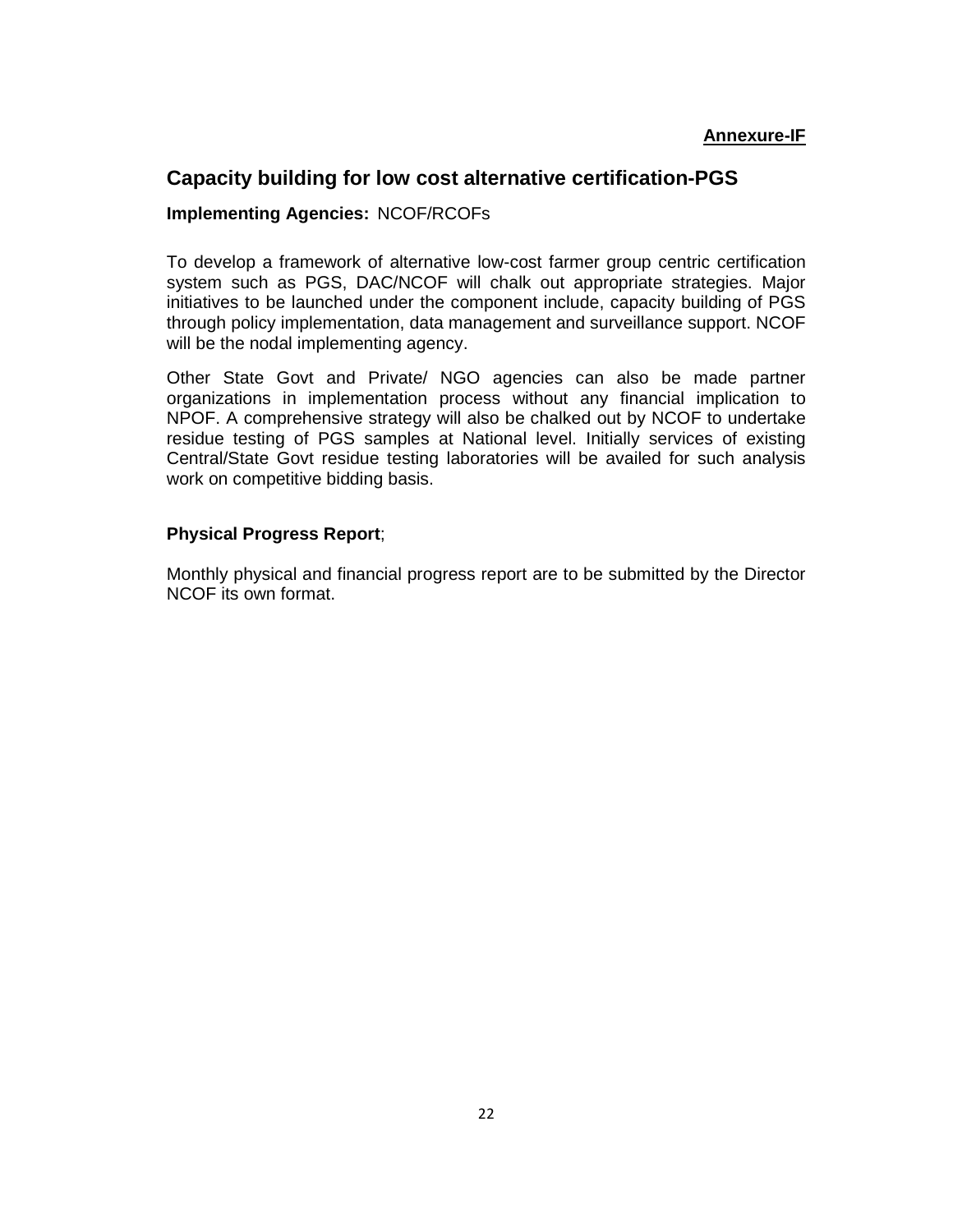#### **New Initiatives, Market Development, Awareness Creation and Publicity and evaluation**

- a. Development of web-portals, web connectivity for data storage, market facilitation and information sharing etc
- b. Special surveys to study the consumer's preference, market potential for various commodities, market demand & market intelligence studies.
- c. International/ National/ Regional/ State level Seminars, exhibitions, trade fairs etc.
- d. Development of Radio/TV programmes, video films, CDs, on various aspects of organic farming and success stories.
- e. Publication of booklets, pamphlets, training material, package of practices, books on technology packages, success stories, conference/ seminar proceedings etc
- f. Advertisement and publicity
- g. New Innovative component not covered above, besides survey and evaluation through independent evaluators.

**Implementing Agency:** (i) Item mentioned at (a)&(b) of the component, Central / State Govt. Deptts. or agencies/ICAR/SAUs/Universities/ S&T Institutions.

 (ii) Item mentioned at (c) to (g) of the component exclusively will be implemented by NCOF / RCOFs/ Central/ State Govt.Deptt. ICAR/ SAUs.

**Financial assistance**: Financial assistance will be provided on the recommendations of Screening Committee duly constituted by the Director NCOF, in two instalments except seminars / conferences through NCOF.  $2^{nd}$  instalment will be released after submission of utilization certificate with technical/ physical/financial progress report and monitoring thereof by the technical expert team and found satisfactory performance/progress duly certified by the Director NCOF.

 DAC will decide on supporting such initiatives on case to case basis for following activities leading to market development awareness creation, new initiatives and publicity through print and electronic media.

#### **Physical Progress Report**

Monthly physical and financial progress report are to be submitted as per format indicated at **Annexure IIF**, by the Director NCOF.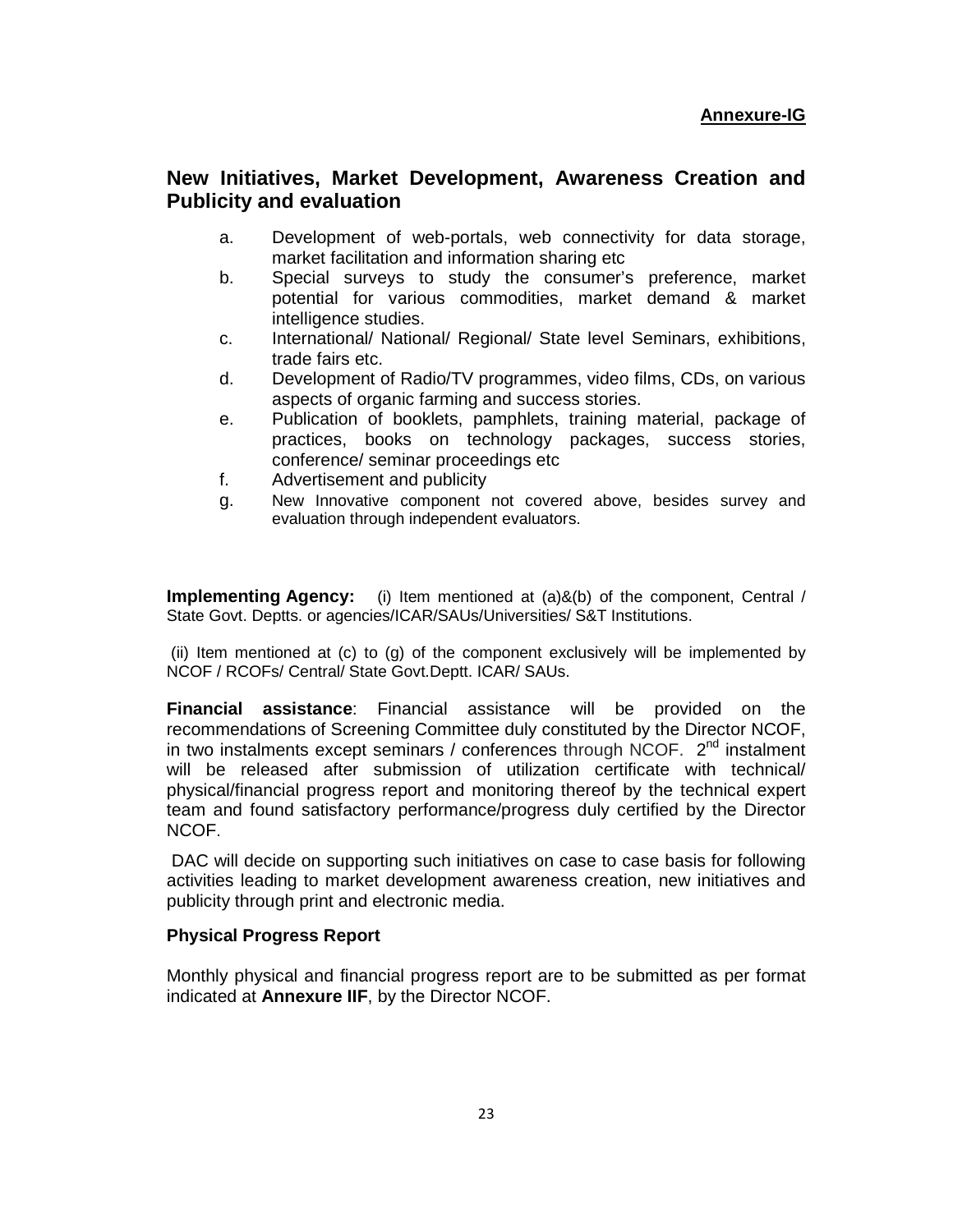# **FORMATS**

# **FOR**

# **PROGRESS REPORT**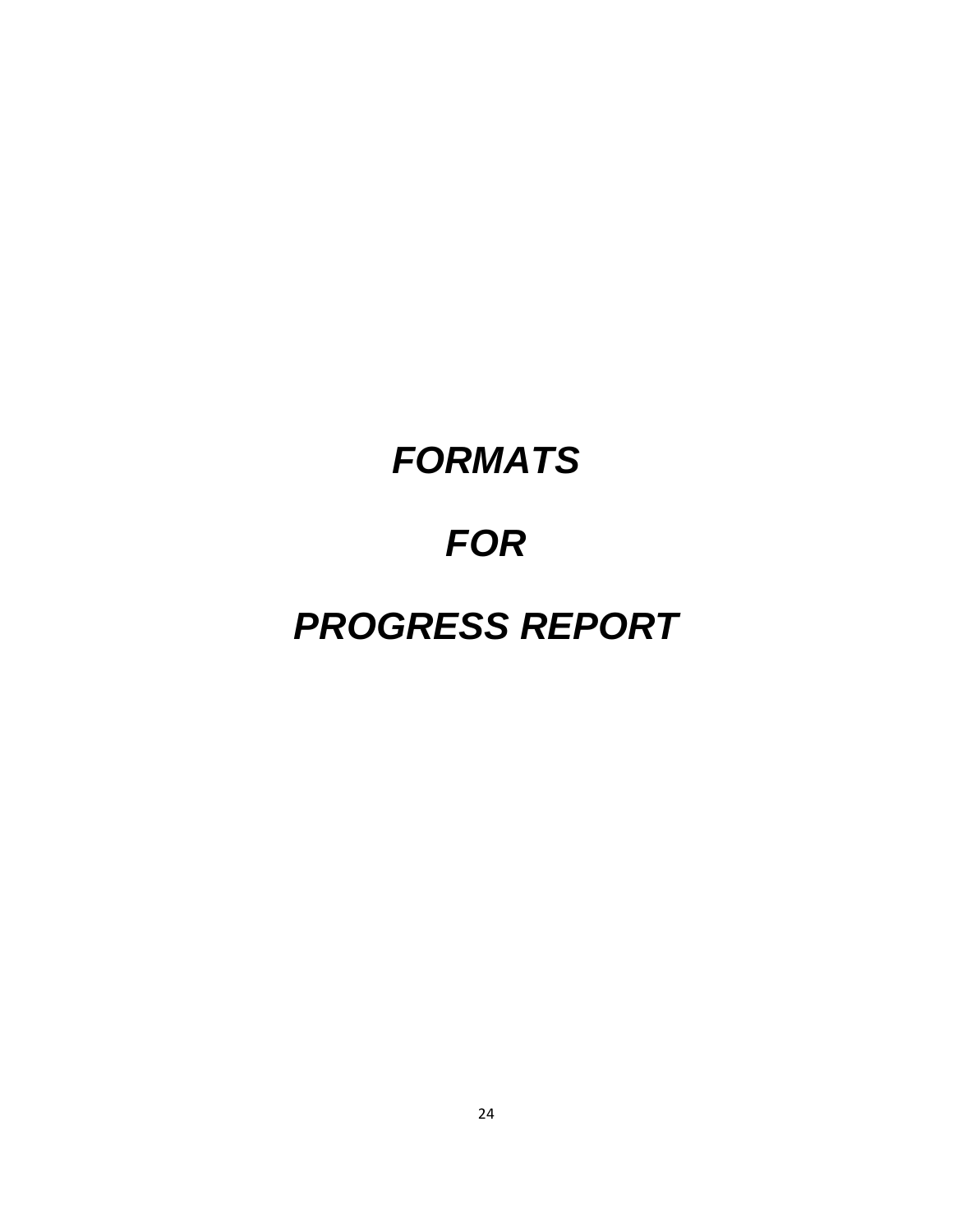#### **Annexure-II**

**Format of Monthly Technical Progress Report under NPOF consolidated for the month of ………………….** 

| S.  |                                                                                                                                                                                 | By NCOF/RCOF<br><b>Total</b><br>Total |            |             |            |            |     |        |                            |         |
|-----|---------------------------------------------------------------------------------------------------------------------------------------------------------------------------------|---------------------------------------|------------|-------------|------------|------------|-----|--------|----------------------------|---------|
| No. | Item/<br>components                                                                                                                                                             | <b>GZB</b>                            | <b>BGR</b> | <b>BBSR</b> | <b>NGR</b> | <b>HSR</b> | JBR | Imphal | Cumul-                     | Remarks |
|     |                                                                                                                                                                                 |                                       |            |             |            |            |     |        | ative<br>/progre-<br>ssive |         |
| 1.  | Training programme organized                                                                                                                                                    |                                       |            |             |            |            |     |        |                            |         |
|     | a)Certificate Course                                                                                                                                                            |                                       |            |             |            |            |     |        |                            |         |
|     | b) Refresher Training Course for<br>analysts                                                                                                                                    |                                       |            |             |            |            |     |        |                            |         |
|     | c) Trainers' Training<br>i) For Fertilizer Inspector<br>on FCO<br>ii) Sr. Level Extension<br>Officer / KVK<br>iii) Production and Quality<br><b>Control of Organic Inputs</b>   |                                       |            |             |            |            |     |        |                            |         |
|     | d) Training of Field Functionaries /<br><b>Extension Officers</b>                                                                                                               |                                       |            |             |            |            |     |        |                            |         |
|     | e) International Trainers' Training                                                                                                                                             |                                       |            |             |            |            |     |        |                            |         |
| 2.  | <b>Publicity material</b><br>i) printed<br>ii) distributed                                                                                                                      |                                       |            |             |            |            |     |        |                            |         |
| 3.  | Programme Coverage through<br>i) TV<br>ii) Radio                                                                                                                                |                                       |            |             |            |            |     |        |                            |         |
| 4.  | Seminar / Conference organized                                                                                                                                                  |                                       |            |             |            |            |     |        |                            |         |
| 5.  | <b>Exhibition organized</b>                                                                                                                                                     |                                       |            |             |            |            |     |        |                            |         |
| 6.  | Monitored / Visited Prod. Units / labs                                                                                                                                          |                                       |            |             |            |            |     |        |                            |         |
|     |                                                                                                                                                                                 |                                       |            |             |            |            |     |        |                            |         |
| 7.  | Sample tested for QC<br>i) Bio-Fertilizer<br>ii) Organic Fertilizers                                                                                                            |                                       |            |             |            |            |     |        |                            |         |
| 8.  | Dev. of QC regime for other Org.inp.<br>(i)De-oiled cakes<br>ii) Poultry manures<br>iii)Concentrated manures<br>iv)Sea weed extracts<br>v)Other plant/herbal extracts (Specify) |                                       |            |             |            |            |     |        |                            |         |
| 9.  | No. of sample tested for biological soil<br>health assessment                                                                                                                   |                                       |            |             |            |            |     |        |                            |         |
| 10. | Number of strains distributed<br>- Rhz<br>- Azt<br>- Azp<br>- PSB<br>- others                                                                                                   |                                       |            |             |            |            |     |        |                            |         |
| 11. | No. of the Strains subcultured                                                                                                                                                  |                                       |            |             |            |            |     |        |                            |         |
| 12. | No. of strains screened for bio-efficacy<br>testing                                                                                                                             |                                       |            |             |            |            |     |        |                            |         |
| 13. | Name & No. of the strains supplied                                                                                                                                              |                                       |            |             |            |            |     |        |                            |         |
| 14. | No. of Production Unit established<br>i) Bio-fertilizer / Bio-pesticides<br>ii) Fruit Veg/Agro Waste Compost Unit                                                               |                                       |            |             |            |            |     |        |                            |         |
| 15. | Due / published month of<br>Newsletter on<br>- Bio-Fert.(half yearly)<br>- Org. Farming (Quarterly)                                                                             |                                       |            |             |            |            |     |        |                            |         |

**Date………….** 

#### **Signature**

#### **Authorized Officer / Head of the Organisation /Institute**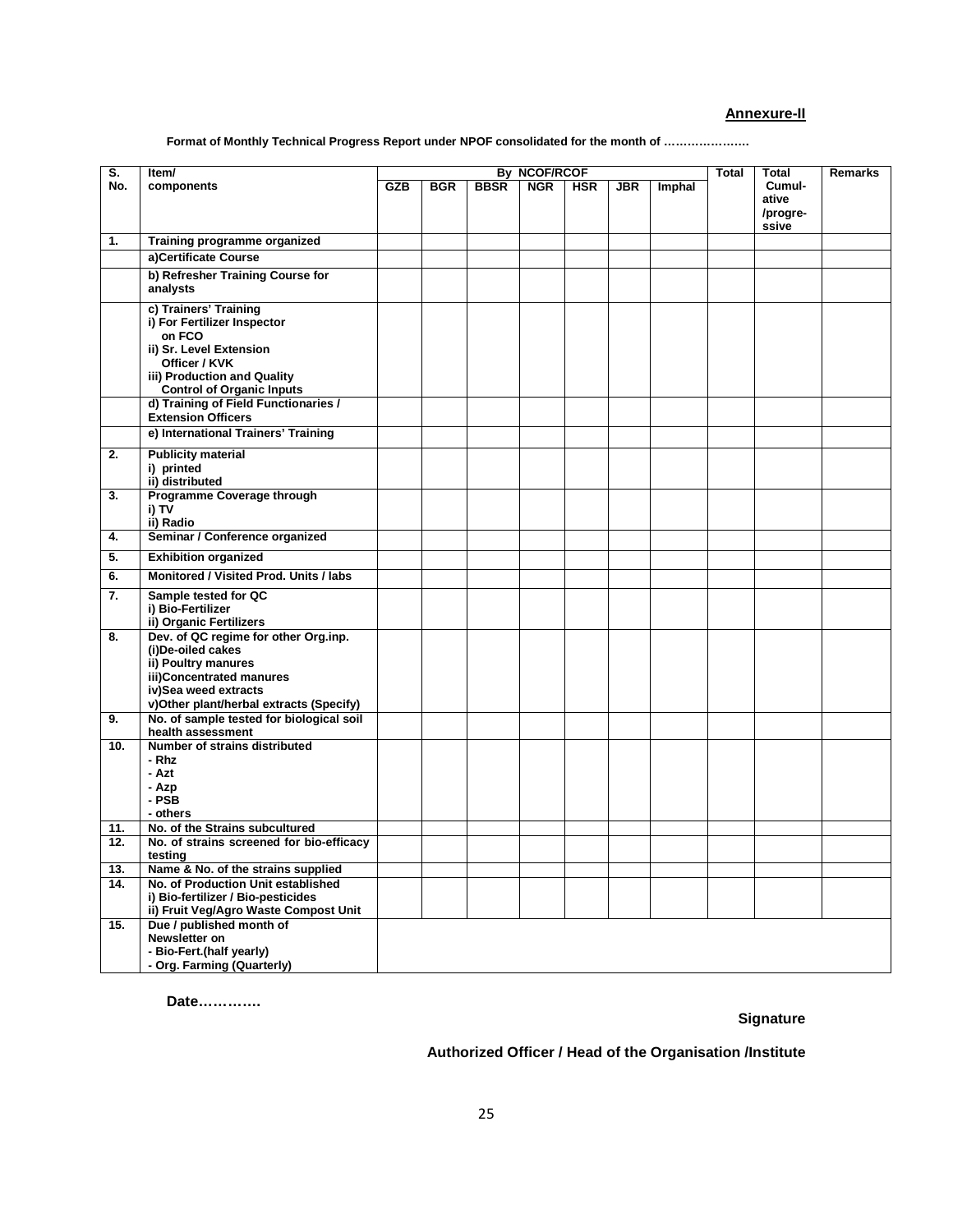#### **Annexure-II-A**

**Format of Half yearly ( March / September ) Progress Report of individual organic input production units set up under Capital Investment Subsidy scheme (CISS) for Fruit and Vegetable market waste/agro-waste compost units and Bio-fertilizer / Bio-pesticide production units**

#### **a) Fruit and Vegetable market waste/agro-waste compost units**

| <b>S.N.</b> | Name and<br><b>Address of</b><br>Compost<br><b>Production</b><br><b>Units</b> | Year of<br>sanction | <b>Funding</b><br>Source<br><b>NABARD/</b><br><b>NCDC/DAC</b> | Total<br>Funds/<br>subsidy<br>released | Total<br>Prod.<br>capacity<br>of unit<br>(MT) | Date of<br>production<br>commenced | <b>Total</b><br><b>Production/</b><br><b>Progress</b><br>(MT) | <b>Total Quantity</b><br><b>Marketing</b><br>(MT) | <b>Total</b><br>Income<br>from sale<br>(Rs.) | <b>Remarks</b> |
|-------------|-------------------------------------------------------------------------------|---------------------|---------------------------------------------------------------|----------------------------------------|-----------------------------------------------|------------------------------------|---------------------------------------------------------------|---------------------------------------------------|----------------------------------------------|----------------|
|-------------|-------------------------------------------------------------------------------|---------------------|---------------------------------------------------------------|----------------------------------------|-----------------------------------------------|------------------------------------|---------------------------------------------------------------|---------------------------------------------------|----------------------------------------------|----------------|

#### **b) Bio-fertilizer / Bio-pesticide production units**

| <b>S.N.</b><br><b>Funding</b><br>Total<br><b>Total</b><br>Total<br><b>Total</b><br>Total<br>Year of<br>Name and<br>Date of<br>Prod.<br>Prod.<br>Quantity<br>production<br>Source<br>Funds/subsidy<br>sanction<br><b>Address of Bio-</b><br>NABARD/<br>Marketing<br>capacity<br>/Progress<br>commenced<br>fertilizer<br>released<br><b>NCDC/DAC</b><br>of unit<br>(MT)<br><b>Production</b><br>(MT)<br>(MT)<br><b>Units</b> | Remarks<br>Income<br>from sale<br>(Rs.) |
|----------------------------------------------------------------------------------------------------------------------------------------------------------------------------------------------------------------------------------------------------------------------------------------------------------------------------------------------------------------------------------------------------------------------------|-----------------------------------------|
|----------------------------------------------------------------------------------------------------------------------------------------------------------------------------------------------------------------------------------------------------------------------------------------------------------------------------------------------------------------------------------------------------------------------------|-----------------------------------------|

#### **c) Vermiculture Hatchery**

| <b>S.N.</b> | Name and Address of<br><b>Vermiculture Hatchery</b><br>Units | Year<br>оf<br>sanction | <b>Funding</b><br><b>Source</b><br><b>NABARD/</b><br><b>NCDC/DAC</b> | <b>Total Funds/</b><br>subsidy<br>released | <b>Total</b><br>Prod.<br>capacity<br>of unit<br>(MT) | Date of<br>prod.<br>commenced | <b>Total</b><br>vermi<br>compost<br>Prod./<br><b>Progress</b><br>(MT) | <b>Total</b><br>vermi<br>culture<br>prod. | <b>Total</b><br>Income<br>from<br>Sale<br>(Rs.) | Remarks |
|-------------|--------------------------------------------------------------|------------------------|----------------------------------------------------------------------|--------------------------------------------|------------------------------------------------------|-------------------------------|-----------------------------------------------------------------------|-------------------------------------------|-------------------------------------------------|---------|
|-------------|--------------------------------------------------------------|------------------------|----------------------------------------------------------------------|--------------------------------------------|------------------------------------------------------|-------------------------------|-----------------------------------------------------------------------|-------------------------------------------|-------------------------------------------------|---------|

Date………….

**Signature** 

Head of the Organisation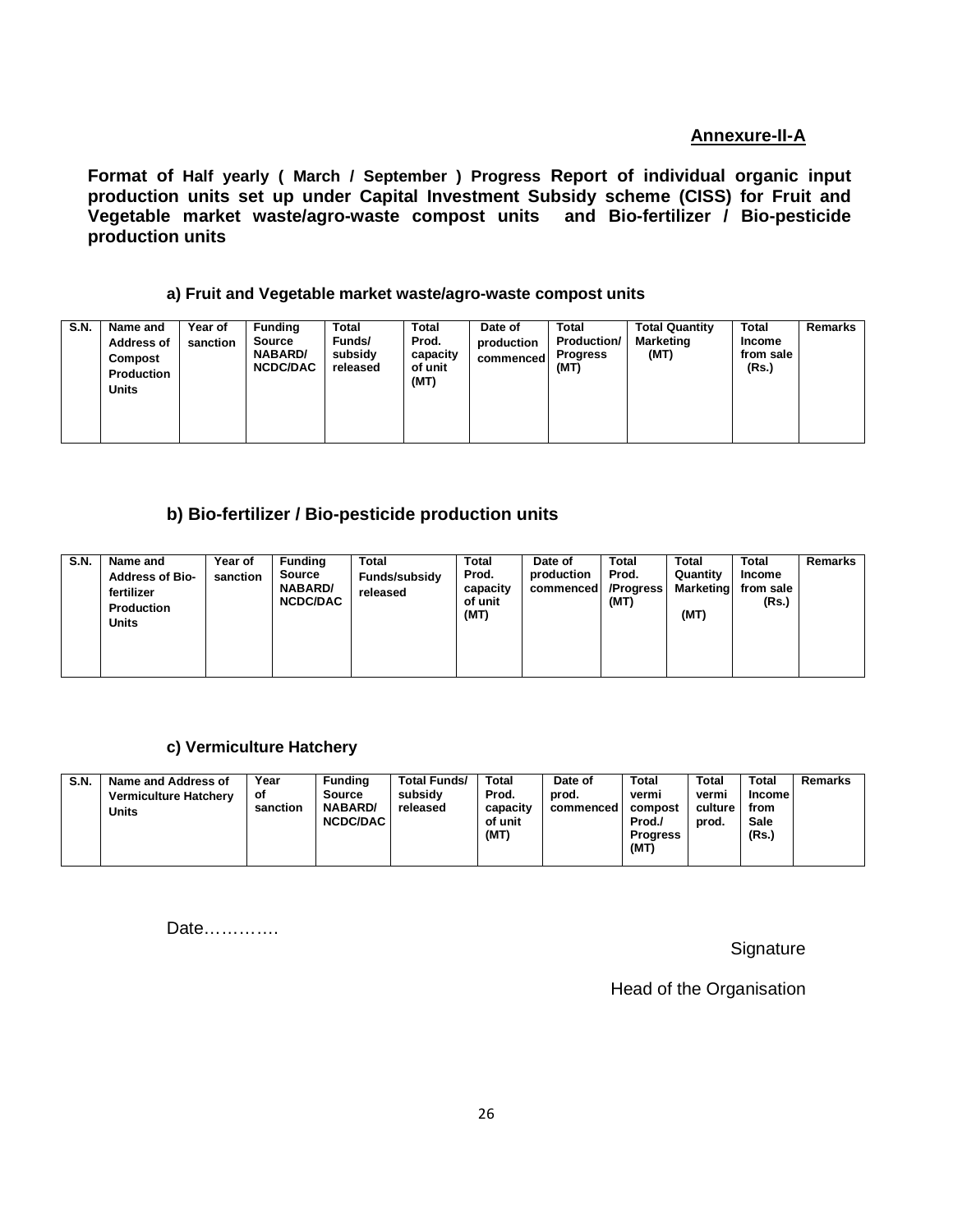#### **Format of Report for Human resource development through trainings**  (To be filled for each programme)

- 1. Name of Programme:
- 2. Date and Venue:
- 3. Programme Schedule with subject of talks( attach schedule copy ):
- 4. No. of Participants with their status such as SC, ST, General, Women, (enclose list of participants with name and addresses) :
- 5. Details of literature / stationery provided:
- 6. Place of field visits ( distance in Kms.) and mode of conveyance :
- 7. Name and addresses of outstation Resource Persons (Attach list with topics):
- 8. Statement of Expenditure:

| <b>SI</b> | Items / components             | <b>Allocation of</b><br>funds<br>sanctioned<br>(Rs.) | <b>Actual</b><br>Expendi-<br>ture |
|-----------|--------------------------------|------------------------------------------------------|-----------------------------------|
|           | Lodging and Boarding           |                                                      |                                   |
| 2.        | Stationery/Publicity materials |                                                      |                                   |
| 3.        | <b>Field visit</b>             |                                                      |                                   |
| 4.        | Honorarium to Guest Speakers   |                                                      |                                   |
| 5.        | TA/DA to outstation experts    |                                                      |                                   |
| 6.        | Tea/Coffee                     |                                                      |                                   |
|           | TOTAL                          |                                                      |                                   |

- 1. Certified that the above expenditure of Rs……………………. has been incurred in connection of the organization of training programme for ……………………………………..from……………………..to …………….
- 2. Certified that this amount has been actually utilized on the organization of the above mentioned training course and is in accordance with the components / sub-components and guidelines issued by Department of Agriculture & Cooperation.
- 3. Certified that undersigned are fully satisfied with the expenditure incurred and all the vouchers in respect of the above expenditure are available for audit check.

 Date……….. Signature Training-in-charge

**Signature** Head of the Organization / Director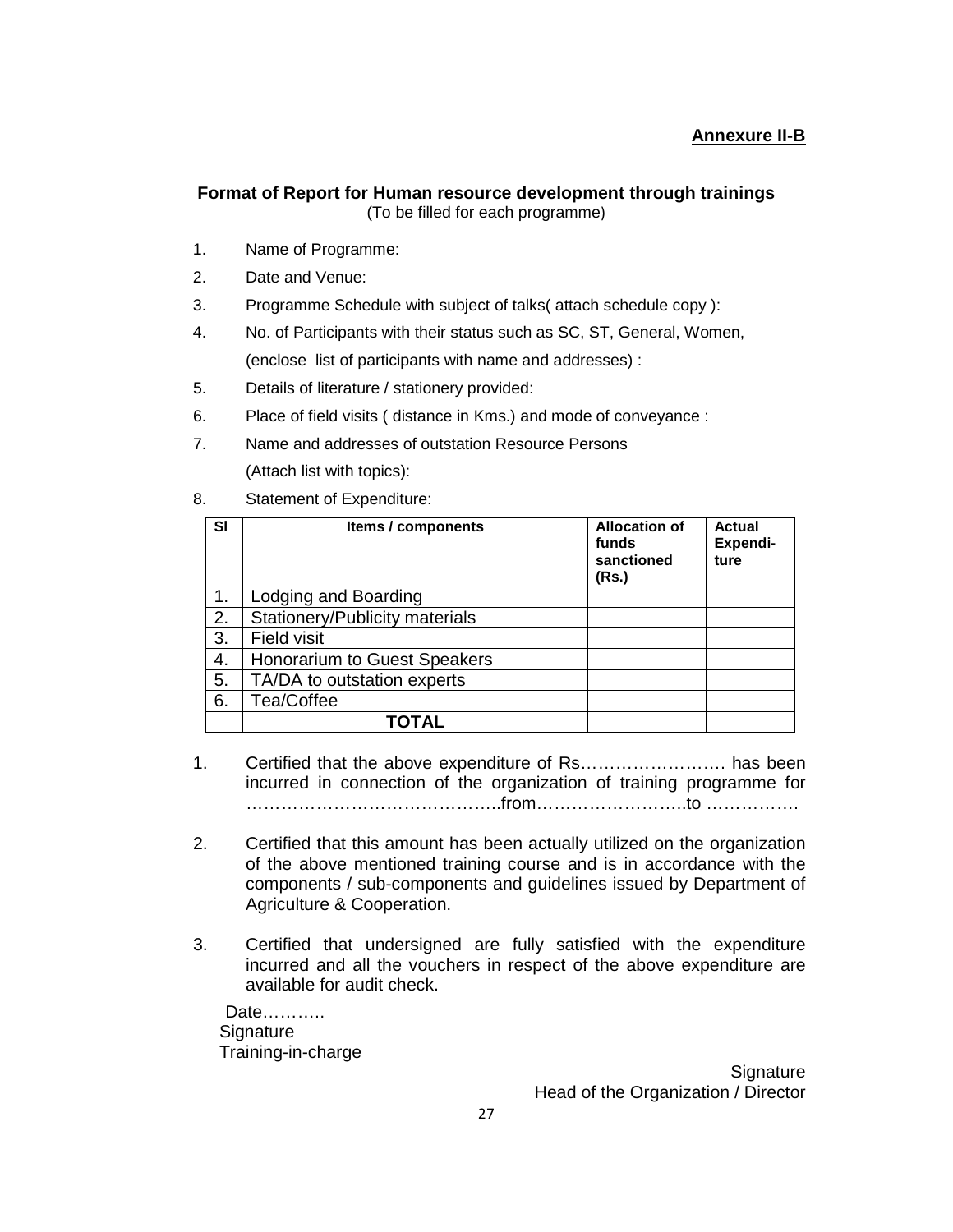#### **Annexure II-C**

#### **Format of monthly report for development and implementation of quality control regime and technical support for organic and biological inputs**

| S.<br>No. | Sample<br>tested                                               | By NCOF/RCOF |            |             |            |            |            |        |  | <b>Total</b><br>cumulative | No. of<br>samples found |
|-----------|----------------------------------------------------------------|--------------|------------|-------------|------------|------------|------------|--------|--|----------------------------|-------------------------|
|           |                                                                | <b>GZB</b>   | <b>BGR</b> | <b>BBSR</b> | <b>NGR</b> | <b>HSR</b> | <b>JBR</b> | Imphal |  | sample                     | substandard             |
| 1.        | Bio-<br>fertilizers -<br><b>Rhz</b><br>- Azt<br>- Azp<br>- PSB |              |            |             |            |            |            |        |  |                            |                         |
| 2.        | Organic<br>Fertilizers<br>- VC<br>- CWC<br>others              |              |            |             |            |            |            |        |  |                            |                         |

#### **a) Quality Control Analysis**

Rhz : Rhizobium, Azt:Azotobacter, Azp:Azospirillum, PSB:Phosphate solubilizing bio-fertilizer, VC-Vermi-compost, CWC-Citywaste Compost

#### **b) Development of Quality Control regime for other organic inputs (No. of samples tested for bio-efficacy**

| S.No. | <b>Components</b>                     | No. of samples tested for bio-efficacy in lab and field by<br><b>NCOF/RCOF</b> |            |             |            |            |            |        | <b>Total</b> |
|-------|---------------------------------------|--------------------------------------------------------------------------------|------------|-------------|------------|------------|------------|--------|--------------|
|       |                                       | <b>GZB</b>                                                                     | <b>BGR</b> | <b>BBSR</b> | <b>NGR</b> | <b>HSR</b> | <b>JBR</b> | Imphal |              |
| 1.    | De-oiled cakes                        |                                                                                |            |             |            |            |            |        |              |
| 2.    | Poultry manures                       |                                                                                |            |             |            |            |            |        |              |
| 3.    | Concentrated manures                  |                                                                                |            |             |            |            |            |        |              |
| 4.    | Sea weed extracts                     |                                                                                |            |             |            |            |            |        |              |
| 5.    | Other plant/herbal extracts (Specify) |                                                                                |            |             |            |            |            |        |              |

Note: Attach a brief report of the month for progress with parameters for bio-efficacy testing

#### **c) Development, maintenance and supply of authenticated strains of Micro-organisms**

| S.No. | <b>Components</b>                                                                           |            | No. of strains / micro-organisms supplied by NCOF/RCOF | Total       | Progressive<br>No. of strains |            |            |        |  |          |
|-------|---------------------------------------------------------------------------------------------|------------|--------------------------------------------------------|-------------|-------------------------------|------------|------------|--------|--|----------|
|       |                                                                                             | <b>GZB</b> | <b>BGR</b>                                             | <b>BBSR</b> | <b>NGR</b>                    | <b>HSR</b> | <b>JBR</b> | Imphal |  | supplied |
| 1.    | <b>Number</b><br>of<br>strains<br>available<br>- Rhz<br>- Azt<br>- Azp<br>- PSB<br>- others |            |                                                        |             |                               |            |            |        |  |          |
| 2.    | <b>Strains</b><br>No. of<br>the<br>subcultured                                              |            |                                                        |             |                               |            |            |        |  |          |
| 3.    | No. of strains screened<br>for bio-efficacy testing                                         |            |                                                        |             |                               |            |            |        |  |          |
| 4.    | strains<br>Name of<br>the<br>supplied                                                       |            |                                                        |             |                               |            |            |        |  |          |

**Note : Attach a separate list of strains organism-wise supplied to manufacturers and strains screened for bioefficacy.** 

Date………….

**Signature** 

Authorized Officer/Head of the Organisation /Institute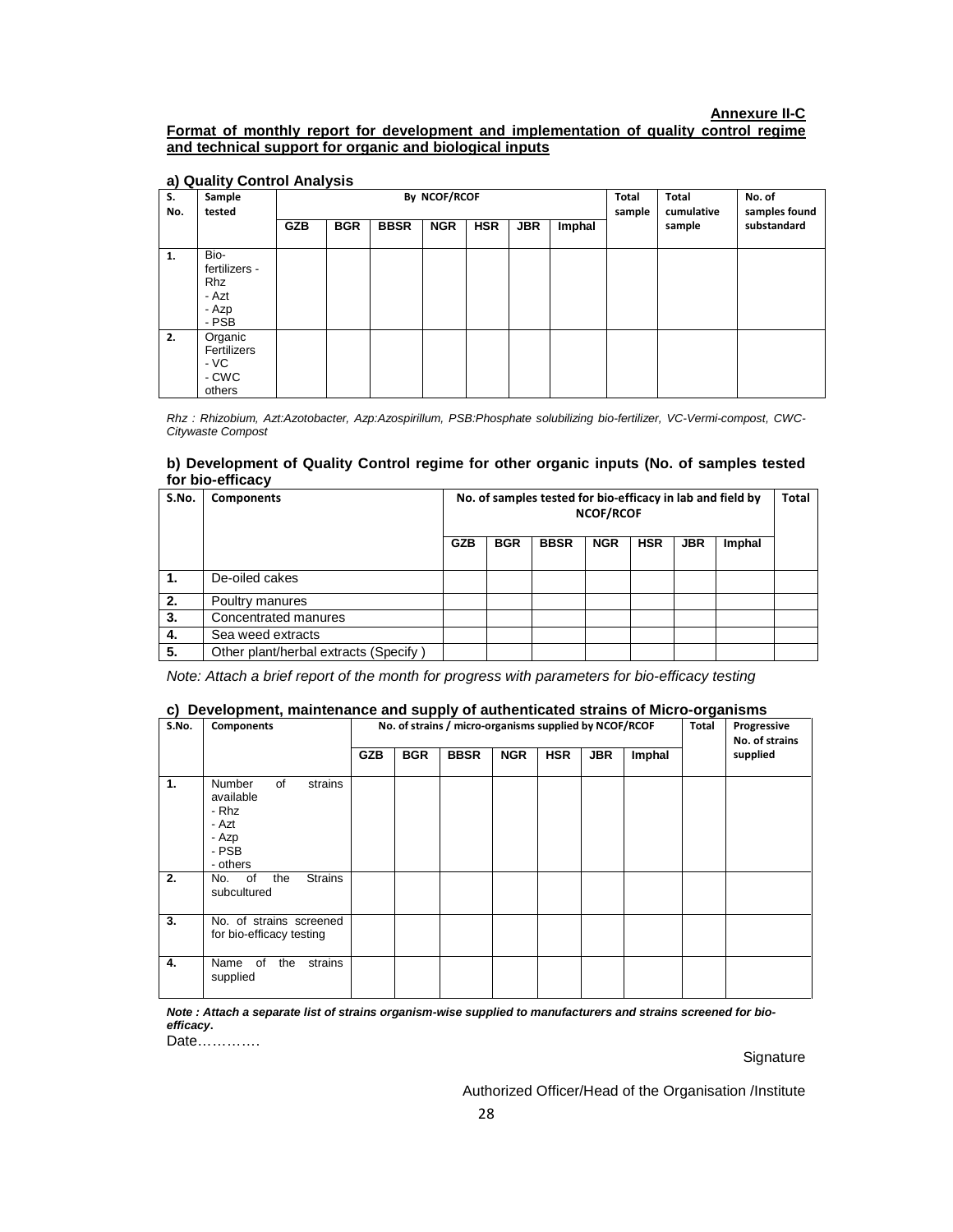#### **Annexure II-D**

**Format of Quarterly (April, July, October, January) Report for Capacity building for biological soil health assessment and organic nutrient resource mapping** 

- 1. Name of the implementing agency :
- 2. DAC Sanction Letter No and date:
- 3. Funds sanctioned:
- 4. No. of research fellow /assistant employed:
- 5. Date and duration of employment:
- 6. Total Emoluments / stipend paid of each fellow / assistant :
- 7. Expenditure on TA/DA incurred :
- 8. No. of samples collected districts-wise :
- 9. No. of samples analysed :
- 10. Detail of Parameters tested for study :
- 11. Results of the samples:
- 12. Expected date of completion of the study :
- 13. Total expenditure including stipend, TA/DA and miscellaneous Incurred during quarter:
- 14. Attach a brief report

i. Certified that the above expenditure of Rs……………………. has been incurred for the component of capacity building approved by DAC.

ii. Certified that this amount has been actually utilized on the above mentioned study and is in accordance with the components / sub-components and guidelines approved by Department of Agriculture & Cooperation.

iii. Certified that undersigned are fully satisfied with the work / study carried out and expenditure incurred all the vouchers in respect of the above expenditure are available for audit check.

Date…………….

**Signature** 

Authorized Officer/Head of the Organisation /Institute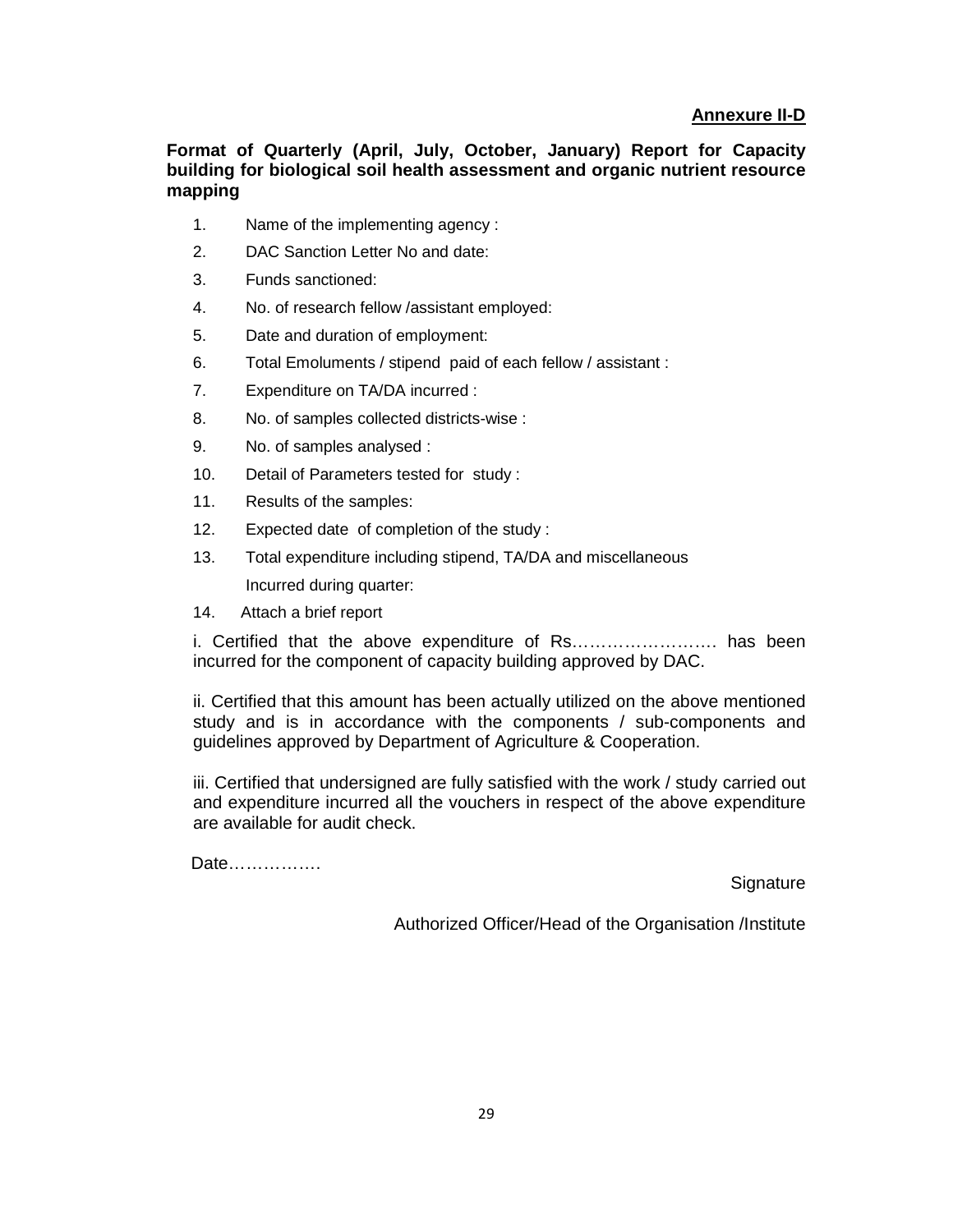**Format of Quarterly (April, July, October, January) Report for Encourage and Support Research, studies and/or surveys etc on organic package of practices, inputs and management protocols** 

- 1. Name of the implementing agency:
- 2. DAC Sanction Letter No and date:
- 3. Funds sanctioned:
- 4. No. of Project Associates/Ph.D scholar engaged:
- 5. Date and duration of employment:
- 6. Total Emoluments / stipend paid of each person:
- 7. Expenditure on TA/DA incurred :
- 8. No. of samples collected districts-wise :
- 9. No. of samples analysed :
- 10. Detail of Parameters tested for study :
- 11. Results of the samples:
- 12. Expected date of completion of the study :
- 13. Total expenditure including stipend, TA/DA and miscellaneous during quarter (month wise) :
- 14. Attach a brief report:

i. Certified that the above expenditure of Rs……………………. has been incurred for the component of Support Research, studies and/or surveys etc on organic package of practices, inputs and management protocols approved by DAC.

ii. Certified that this amount has been actually utilized on the above mentioned study and is in accordance with the components / sub-components and guidelines approved by Department of Agriculture & Cooperation.

iii. Certified that undersigned are fully satisfied with the work / study carried out and expenditure incurred all the vouchers in respect of the above expenditure are available for audit check.

Date………….

**Signature** 

Authorized Officer /Head of the Organisation /Institute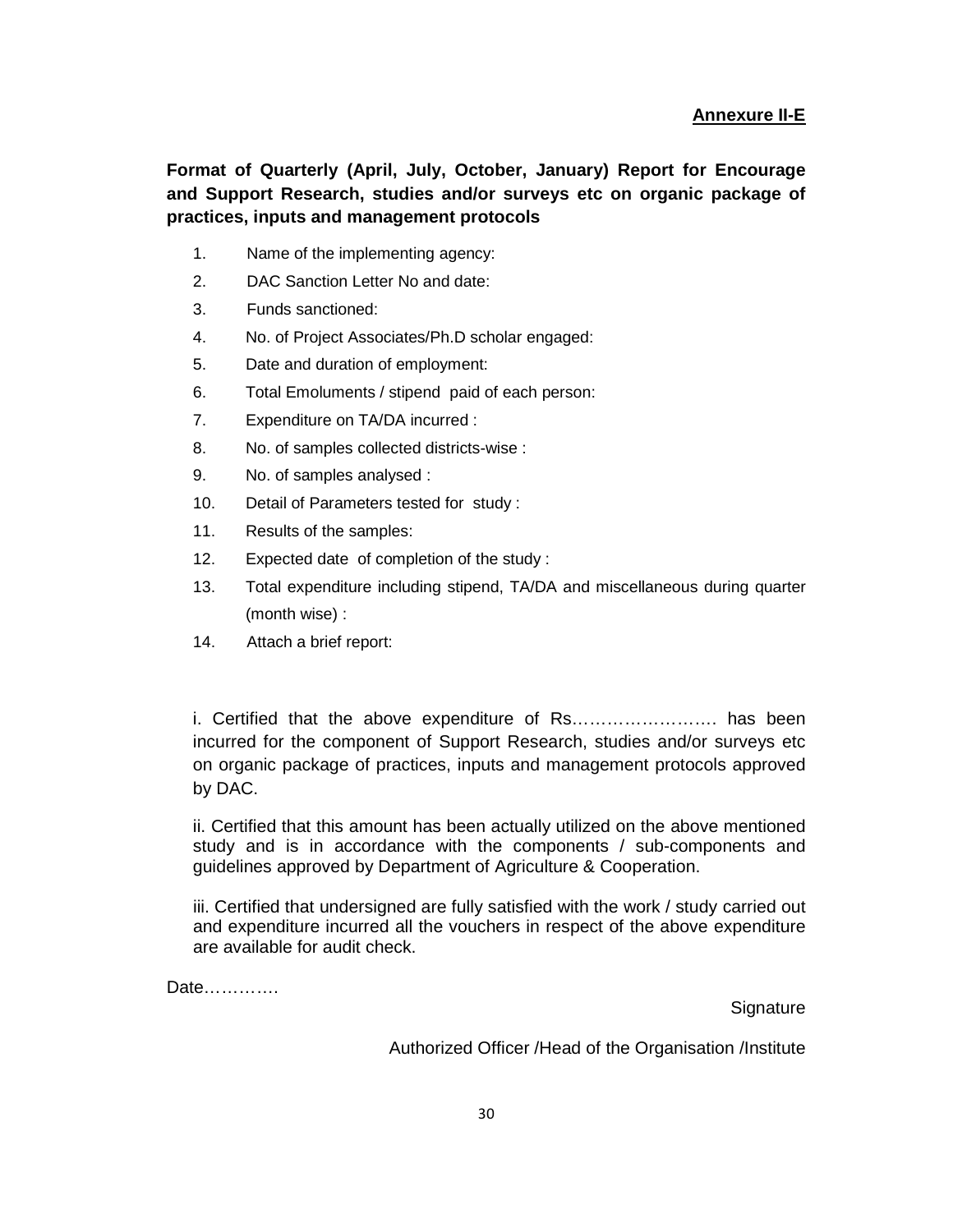#### **Format of Monthly Report for New Initiatives, Market Development, Awareness Creation and Publicity and evaluation**

- 1. Name of the implementing agency :
- 2. DAC Sanction Letter No and date:
- 3. Detail of Funds component-wise sanctioned:
- 4. Date of programme commencement:
- 5. Date of completion of the programme
- 6. Detail of the expenditure incurred sub component-wise:
- 7. Progress/achievement:
- 8. Attach a brief report / proceeding/document of final study / evaluation / publicity market development, new initiatives/ recommendation of international/national/regional/ state level seminar / conference / output of exhibitions/trade fair, publication etc covered under component.

i. Certified that the above expenditure of Rs……………………. has been incurred for the component approved by DAC.

ii. Certified that this amount has been actually utilized on the above mentioned programme and is in accordance with the components / sub-components and guidelines issued by Department of Agriculture & Cooperation, Ministry of Agriculture, Government of India, New Delhi.

iii. Certified that undersigned are fully satisfied with the expenditure incurred and all the vouchers in respect of the above expenditure are available for audit check.

Date……………..

**Signature** 

Authorized Officer/Head of the Organisation /Institute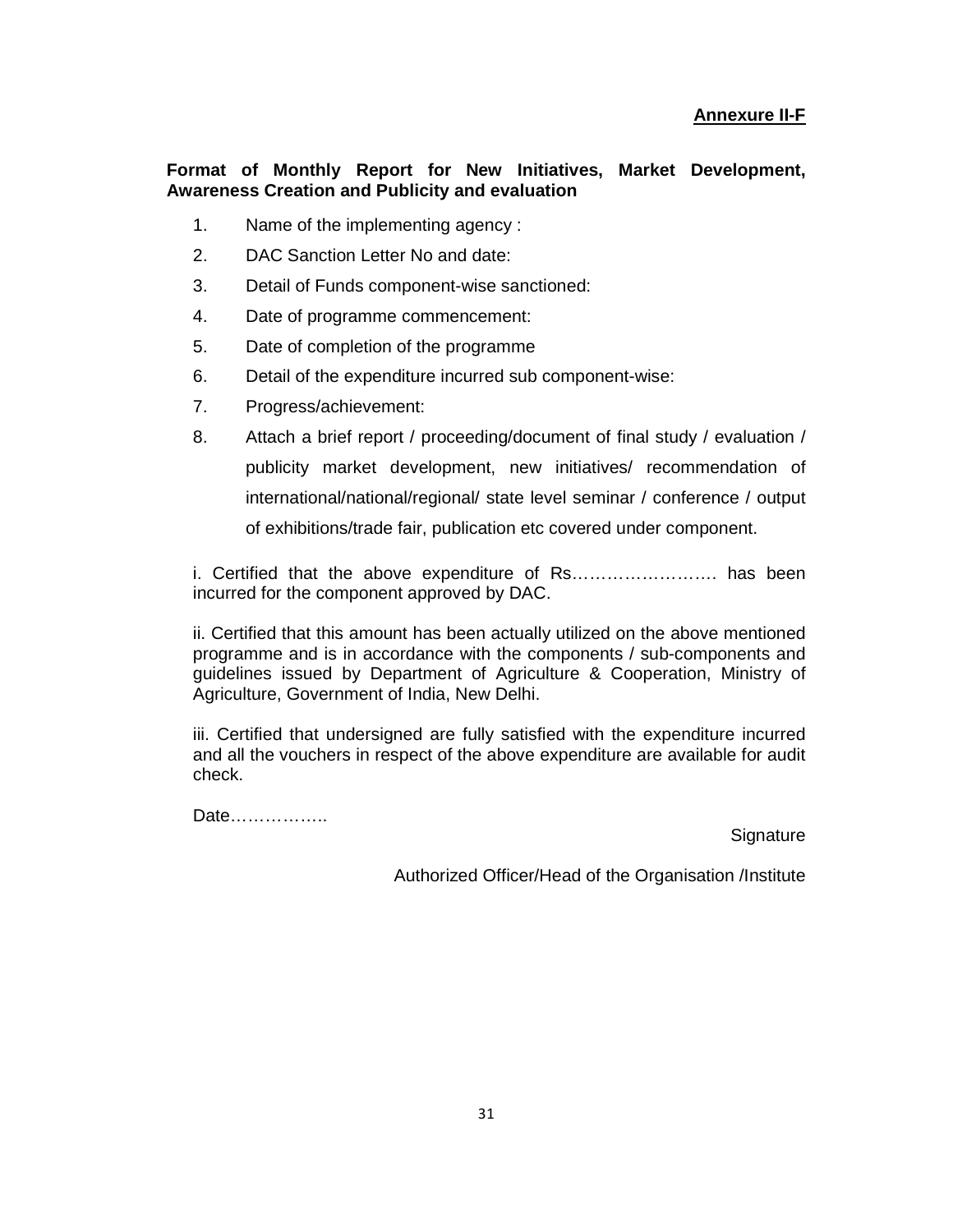# **III. UTILIZATION**

# **CERTIFICATE**

### **FORMAT**